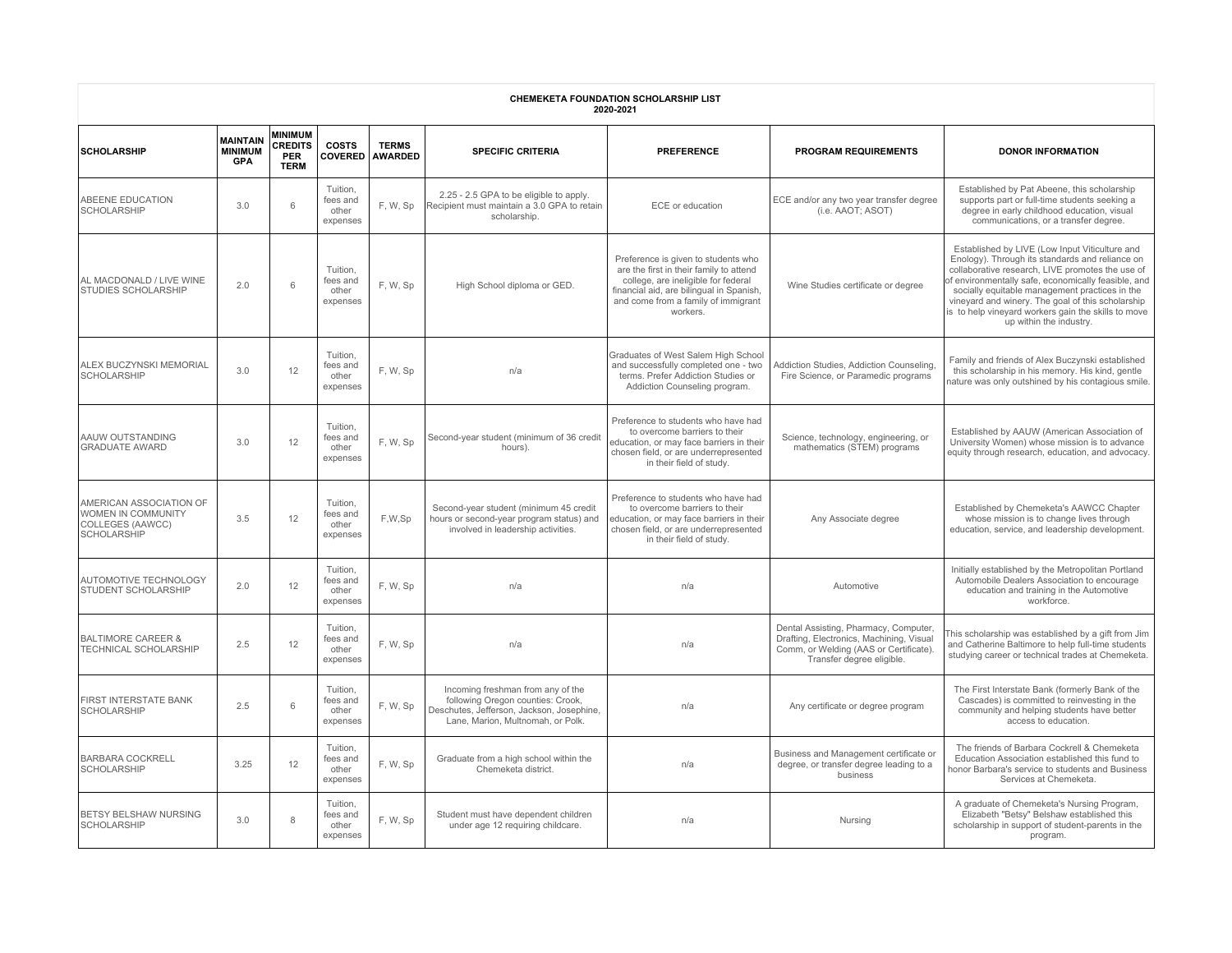| <b>CHEMEKETA FOUNDATION SCHOLARSHIP LIST</b><br>2020-2021                           |                                                 |                                                               |                                           |                                |                                                                                                                                                                                                                              |                                                                                                                                     |                                                                                                  |                                                                                                                                                                                                                                                                                                                                       |  |  |  |
|-------------------------------------------------------------------------------------|-------------------------------------------------|---------------------------------------------------------------|-------------------------------------------|--------------------------------|------------------------------------------------------------------------------------------------------------------------------------------------------------------------------------------------------------------------------|-------------------------------------------------------------------------------------------------------------------------------------|--------------------------------------------------------------------------------------------------|---------------------------------------------------------------------------------------------------------------------------------------------------------------------------------------------------------------------------------------------------------------------------------------------------------------------------------------|--|--|--|
| <b>SCHOLARSHIP</b>                                                                  | <b>MAINTAIN</b><br><b>MINIMUM</b><br><b>GPA</b> | <b>MINIMUM</b><br><b>CREDITS</b><br><b>PER</b><br><b>TERM</b> | <b>COSTS</b><br><b>COVERED</b>            | <b>TERMS</b><br><b>AWARDED</b> | <b>SPECIFIC CRITERIA</b>                                                                                                                                                                                                     | <b>PREFERENCE</b>                                                                                                                   | <b>PROGRAM REQUIREMENTS</b>                                                                      | <b>DONOR INFORMATION</b>                                                                                                                                                                                                                                                                                                              |  |  |  |
| <b>BETTY GRAY EARLY</b><br>CHILDHOOD SCHOLARSHIP                                    | 2.0                                             | 6                                                             | Tuition,<br>fees and<br>other<br>expenses | F.W.Sp                         | n/a                                                                                                                                                                                                                          | n/a                                                                                                                                 | Early Childhood Education                                                                        | John and Betty Gray strove to improve the quality<br>of early childhood development by promoting the<br>education of professionals working with children.<br>This scholarship was made possible through<br>grants since 2004 from the Betty Gray Early<br>Childhood Development Endowment Fund at the<br>Oregon Community Foundation. |  |  |  |
| <b>BJ REPP, PH.D. MEMORIAL</b><br><b>SCHOLARSHIP FUND</b>                           | 3.0                                             | 9                                                             | Tuition,<br>fees and<br>other<br>expenses | F.W, Sp                        | Student must have dependent children<br>under age 12 requiring childcare and be the<br>sole provider financially.                                                                                                            | n/a                                                                                                                                 | Transfer degree in Human Services.                                                               | Established in loving memory of BJ by her<br>husband John. BJ worked on the Chemeketa<br>Salem campus for Portland State University<br>helping many students transfer, and supported<br>collaboration between institutions. BJ was known<br>for her generous spirit, exuberant laugh, and<br>unyielding zest for life.                |  |  |  |
| <b>BOB'S 19-CENT</b><br>HAMBURGERS SCHOLARSHIP                                      | 2.0                                             | 12                                                            | Tuition and<br>fees                       | F, W, Sp                       | n/a                                                                                                                                                                                                                          | n/a                                                                                                                                 | Any certificate or degree program                                                                | Robert Corey, entrepreneur and founder of Bob's<br>Secret Sauce and Bob's 19-cent Hamburgers,<br>established this scholarship to encourage<br>education in the community.                                                                                                                                                             |  |  |  |
| <b>BODTKER SCIENCE</b><br>SCHOLARSHIP<br>(formerly WOMEN IN SCIENCE<br>SCHOLARSHIP) | 3.0                                             | 12                                                            | Tuition and<br>fees                       | F. W, Sp                       | Must demonstrate the ability to overcome<br>obstacles in your education or explain how<br>you plan to overcome barriers you may face<br>in your chosen field.                                                                | Preference given to second-year<br>students.                                                                                        | Life Science, Physical Science,<br>Mathematics and Engineering                                   | Established by Diana and Egon Bodtker, this<br>scholarship supports underrepresented students<br>pursuing a certificate or degree in life science,<br>physical science, and mathematics or engineering<br>programs.                                                                                                                   |  |  |  |
| <b>BRIAN BAY EMERGENCY</b><br><b>SERVICES SCHOLARSHIP</b>                           | 3.25                                            | 12                                                            | Tuition.<br>fees and<br>other<br>expenses | F, W, Sp                       | n/a                                                                                                                                                                                                                          | Students in their fifth or sixth term of<br>Fire Science, or the second or third<br>term of a dual-degree Fire<br>Science/Paramedic | Fire Science or Emergency Medical<br>Technician                                                  | In honor of retired Chemeketa employee Brian<br>Bay, this scholarship supports the next generation<br>of emergency personnel serving our community.                                                                                                                                                                                   |  |  |  |
| <b>BRYCE BAGNALL &amp; SOB</b><br>(SUPPORTERS OF BRYCE)<br><b>SCHOLARSHIP</b>       | 2.0                                             | 6                                                             | Tuition,<br>fees and<br>other<br>expenses | F, W, Sp                       | n/a                                                                                                                                                                                                                          | n/a                                                                                                                                 | Wine Studies; Winemaking or Vineyard<br>Management                                               | In thanks to the generosity of the Oregon wine<br>industry to the Bryce Bagnall family during his<br>illness, this scholarship was established in loving<br>memory of Bryce by his wife Marcia, and the<br>Supporters of Bryce.                                                                                                       |  |  |  |
| CASCADE STEEL ROLLING<br>MILLS SCHOLARSHIP                                          | 2.5                                             | 12                                                            | Tuition,<br>fees and<br>other<br>expenses | F, W, Sp                       | Recent graduate from Newberg, Yamhill,<br>Dayton, McMinnville, Amity, Sheridan or<br>Willamina High School, and resides in<br>Yamhill County.                                                                                | n/a                                                                                                                                 | Welding, Pre-Engineering, Drafting,<br>Machining, or Metals Fabrication<br>certificate or degree | Yamhill employer Cascade Steel extends its<br>commitment to the community by supporting<br>scholarships, encouraging a well-trained<br>workforce.                                                                                                                                                                                     |  |  |  |
| CASSY'S HOPE SCHOLARSHIP                                                            | 2.5                                             | 12                                                            | Tuition,<br>fees and<br>other<br>expenses | F, W, Sp                       | Be a student returning to school after being<br>absent for at least 5 years after a time<br>caring for children. Minimum 2.5 GPA to be<br>eligible to apply. Recipient must maintain a<br>3.5 GPA to retain the scholarship. | n/a                                                                                                                                 | Any certificate or degree program                                                                | This scholarship was established in loving memory<br>of Cassy Hanson by friends and family.                                                                                                                                                                                                                                           |  |  |  |
| CASTILLA ORTHODONTICS<br>DENTAL                                                     | 3.0                                             | 12                                                            | Tuition,<br>fees and<br>other<br>expenses | F, W, Sp                       | Student must reside in Marion or Polk<br>County.                                                                                                                                                                             | Preference shall be given to first-<br>generation students who are also<br>bilingual in Spanish.                                    | Dental Assisting Program                                                                         | This scholarship was established by a gift from<br>Ana Castilla, DDS, MS, PC.                                                                                                                                                                                                                                                         |  |  |  |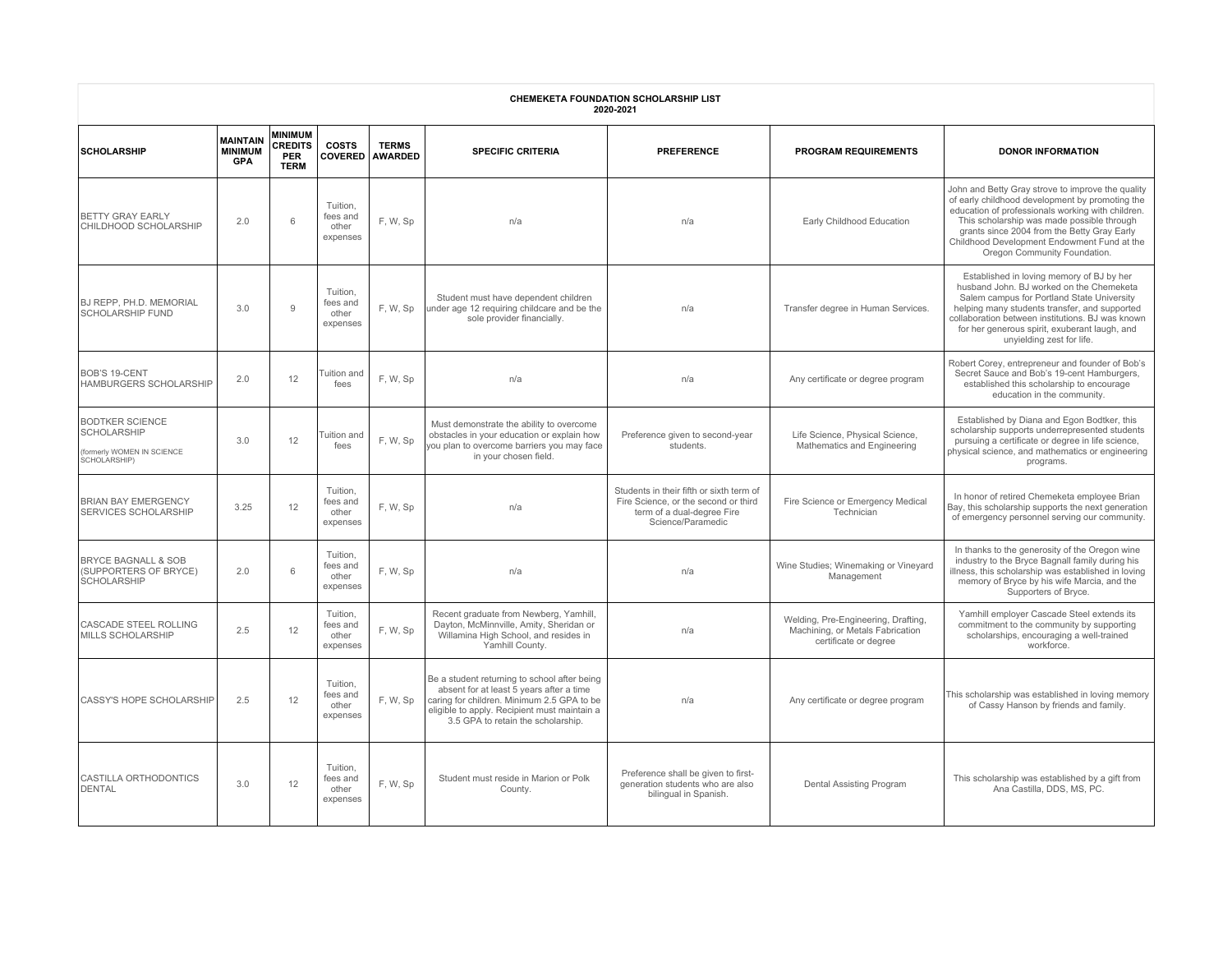| CHEMEKETA FOUNDATION SCHOLARSHIP LIST<br>2020-2021                                           |                                                 |                                                               |                                           |                                |                                                                                                                                                  |                                                                                                                              |                                                                                                                                                                                                                                                                                                                |                                                                                                                                                                                                                |  |  |  |
|----------------------------------------------------------------------------------------------|-------------------------------------------------|---------------------------------------------------------------|-------------------------------------------|--------------------------------|--------------------------------------------------------------------------------------------------------------------------------------------------|------------------------------------------------------------------------------------------------------------------------------|----------------------------------------------------------------------------------------------------------------------------------------------------------------------------------------------------------------------------------------------------------------------------------------------------------------|----------------------------------------------------------------------------------------------------------------------------------------------------------------------------------------------------------------|--|--|--|
| <b>SCHOLARSHIP</b>                                                                           | <b>MAINTAIN</b><br><b>MINIMUM</b><br><b>GPA</b> | <b>MINIMUM</b><br><b>CREDITS</b><br><b>PER</b><br><b>TERM</b> | <b>COSTS</b><br><b>COVERED</b>            | <b>TERMS</b><br><b>AWARDED</b> | <b>SPECIFIC CRITERIA</b>                                                                                                                         | <b>PREFERENCE</b>                                                                                                            | PROGRAM REQUIREMENTS                                                                                                                                                                                                                                                                                           | <b>DONOR INFORMATION</b>                                                                                                                                                                                       |  |  |  |
| CENTRAL WILLAMETTE<br>CREDIT UNION SCHOLARSHIP                                               | 2.5                                             | 12                                                            | Tuition,<br>fees and<br>other<br>expenses | F. W, Sp                       | n/a                                                                                                                                              | n/a                                                                                                                          | Any certificate or degree program                                                                                                                                                                                                                                                                              | This scholarship was established by a gift from<br>Central Willamette Credit Union.                                                                                                                            |  |  |  |
| <b>CHARLA RICHARDS-</b><br><b>KREITZBERG MEMORIAL</b><br><b>SCHOLARSHIP</b>                  | 3.0                                             | 12                                                            | Tuition,<br>fees and<br>other<br>expenses | F.W, Sp                        | Student with volunteer experience.<br>Recipients are required to complete a<br>meaningful service to the community while<br>attending Chemeketa. | Graduates of Barbara Roberts High<br>School and students who are<br>underrepresented in STEM fields, or<br>nursing students. | Science, Microelectronics, Engineering,<br>Mathematics, Fire Science, Management,<br>Welding, or Health Care programs                                                                                                                                                                                          | The Charla Richards-Kreitzberg Foundation<br>established this scholarship to invest in the<br>success and empowerment of students in non-<br>traditional career fields or health care careers.                 |  |  |  |
| CHARLES B. & LORETTA K.<br><b>ISOM MEMORIAL</b><br><b>SCHOLARSHIP</b>                        | 3.0                                             | 12                                                            | Tuition.<br>fees and<br>other<br>expenses | F. W, Sp                       | Must not receive financial aid from other<br>sources.                                                                                            | n/a                                                                                                                          | Accounting, Apprenticeship, Automotive,<br>Business Technology, Computer<br>Programming, Teacher Preparation, Wine<br>Studies, Criminal Justice, Electronics,<br>Health Care, Fire Science, Machining<br>CAD/CAM, Management Programs,<br>Visual Communications, Welding,<br>Nursing, and Medical professions. | Charlie and Loretta both attended classes after<br>their retirement and, in their estate, provided a<br>generous planned gift.                                                                                 |  |  |  |
| CHARLES LANGDON & HERTA<br><b>WROTON SCHOLARSHIP</b>                                         | 2.5                                             | 12                                                            | Tuition,<br>fees and<br>other<br>expenses | F, W, Sp                       | n/a                                                                                                                                              | n/a                                                                                                                          | Any certificate or degree program                                                                                                                                                                                                                                                                              | Charles Langdon "Lang" Wroton and Herta<br>Wroton, were known for their community<br>involvement. Their legacy of giving continues<br>through a charitable gift annuity that supports<br>student scholarships. |  |  |  |
| CHEMEKETA BOARD OF<br><b>EDUCATION SCHOLARSHIP</b>                                           | 2.0                                             | 12                                                            | Tuition,<br>fees and<br>other<br>expenses | F, W, Sp                       | n/a                                                                                                                                              | n/a                                                                                                                          | Any certificate or degree program                                                                                                                                                                                                                                                                              | This scholarship was established and is supported<br>by the Chemeketa Board of Education.                                                                                                                      |  |  |  |
| <b>CHEMEKETA EMERITUS</b><br>ASSOCIATION SCHOLARSHIP                                         | 2.5                                             | 12                                                            | Tuition and<br>fees                       | F, W, Sp                       | n/a                                                                                                                                              | n/a                                                                                                                          | Any certificate or degree program                                                                                                                                                                                                                                                                              | Established by the retired Chemeketa employees<br>of the Emeritus Association, this scholarship<br>continues their commitment to students pursuing<br>their dreams.                                            |  |  |  |
| <b>CHEMEKETA FOUNDATION</b><br><b>STUDENT SCHOLARSHIP</b>                                    | 2.0                                             | 12                                                            | Tuition.<br>fees and<br>other<br>expenses | F, W, Sp                       | n/a                                                                                                                                              | n/a                                                                                                                          | Any certificate or degree program                                                                                                                                                                                                                                                                              | Funded by employees, and many people in the<br>community, this scholarship supports students<br>pursuing a certificate or degree at Chemeketa.                                                                 |  |  |  |
| C. FOUNDATION STUDENT<br><b>SCHOLARSHIP FUNDED BY</b><br><b>SALEM AREA GARDEN CLUB</b>       | 2.0                                             | 12                                                            | Tuition,<br>fees and<br>other<br>expenses | F, W, Sp                       | n/a                                                                                                                                              | n/a                                                                                                                          | Horticulture                                                                                                                                                                                                                                                                                                   | The Salem Area Garden Club has generously<br>agreed to fund a scholarship annually in support of<br>full-time horticulture students at Chemeketa.                                                              |  |  |  |
| C. FOUNDATION STUDENT<br><b>SCHOLARSHIP FUNDED BY</b><br><b>SALEM HARDY PLANT</b><br>SOCIETY | 2.0                                             | 12                                                            | Tuition.<br>fees and<br>other<br>expenses | F, W                           | n/a                                                                                                                                              | n/a                                                                                                                          | Horticulture                                                                                                                                                                                                                                                                                                   | Founded in 1997, Salem Hardy Plant Society<br>continues to promote horticulture education.                                                                                                                     |  |  |  |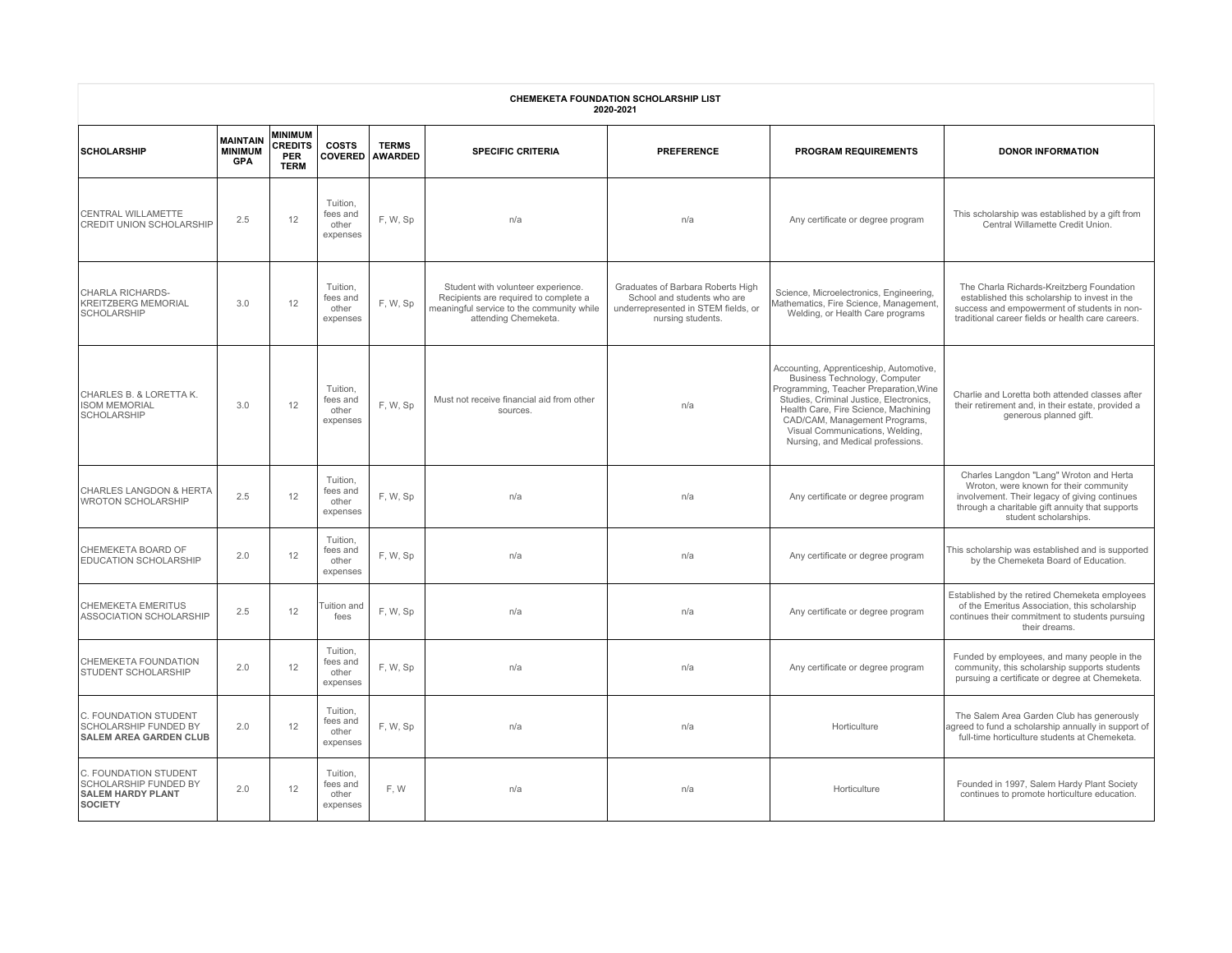| <b>CHEMEKETA FOUNDATION SCHOLARSHIP LIST</b><br>2020-2021                                           |                                                 |                                                               |                                           |                                |                                                                                                                                             |                                                                                       |                                                                                                        |                                                                                                                                                                                                                                                                                                                         |  |  |  |
|-----------------------------------------------------------------------------------------------------|-------------------------------------------------|---------------------------------------------------------------|-------------------------------------------|--------------------------------|---------------------------------------------------------------------------------------------------------------------------------------------|---------------------------------------------------------------------------------------|--------------------------------------------------------------------------------------------------------|-------------------------------------------------------------------------------------------------------------------------------------------------------------------------------------------------------------------------------------------------------------------------------------------------------------------------|--|--|--|
| <b>SCHOLARSHIP</b>                                                                                  | <b>MAINTAIN</b><br><b>MINIMUM</b><br><b>GPA</b> | <b>MINIMUM</b><br><b>CREDITS</b><br><b>PER</b><br><b>TERM</b> | <b>COSTS</b><br><b>COVERED</b>            | <b>TERMS</b><br><b>AWARDED</b> | <b>SPECIFIC CRITERIA</b>                                                                                                                    | <b>PREFERENCE</b>                                                                     | <b>PROGRAM REQUIREMENTS</b>                                                                            | <b>DONOR INFORMATION</b>                                                                                                                                                                                                                                                                                                |  |  |  |
| CHEMEKETA TEXTBOOK<br><b>SCHOLARSHIP</b>                                                            | 2.0                                             | 12                                                            | Textbooks<br>only                         | F. W. Sp                       | Must not receive financial assistance from<br>other sources                                                                                 | n/a                                                                                   | Any certificate or degree program                                                                      | The Chemeketa Bookstore established this fund to<br>ease the pressure on students facing the rising<br>costs for books and supplies.                                                                                                                                                                                    |  |  |  |
| <b>CHEMEKETA WESTERN</b><br>OREGON UNIVERSITY (WOU)<br><b>TRANSFER DEGREE</b><br><b>SCHOLARSHIP</b> | 3.0                                             | 12                                                            | Tuition.<br>fees and<br>other<br>expenses | F, W, Sp                       | First Generation student. Must commit to<br>pursue a transfer degree with the intention<br>of transferring to Western Oregon<br>University. | Preference will be given to students<br>bilingual in Spanish.                         | <b>Transfer Degree</b>                                                                                 | Former Chemeketa President Gretchen Schuette<br>established this scholarship in memory of her<br>parents, Carl and Esther Gerstacker. This<br>scholarship encourages students to continue and<br>complete a baccalaureate degree at WOU. WOU<br>offers a partner scholarship upon the student's<br>successful transfer. |  |  |  |
| CHILD CARE SCHOLARSHIP                                                                              | 2.0                                             | 6                                                             | Tuition,<br>fees and<br>other<br>expenses | F.W, Sp                        | Student must have dependent children<br>under age 12 requiring childcare.                                                                   | n/a                                                                                   | Any certificate or degree program                                                                      | The Chemeketa Foundation was founded in 1973<br>by a small group of people who saw the value of<br>Chemeketa Community College. They believed in<br>education and they saw the need to help student<br>parents attend college. This scholarship remains a<br>focus of the Chemeketa Foundation.                         |  |  |  |
| <b>CLAYTON VORSE MEMORIAL</b><br><b>SCHOLARSHIP</b>                                                 | 3.0                                             | 12                                                            | Tuition,<br>fees and<br>other<br>expenses | F, W, Sp                       | n/a                                                                                                                                         | Architecture major                                                                    | Transfer degree majoring in Architecture,<br>or Drafting Technology AAS degree                         | The family, friends, and colleagues of Clayton<br>Vorse, long-time friend of Chemeketa, established<br>this scholarship to carry on his legacy of helping<br>students to have the opportunity to attend college.                                                                                                        |  |  |  |
| <b>CLINT FOUNDATION</b><br><b>SCHOLARSHIP</b>                                                       | 2.0                                             | 6                                                             | Tuition,<br>fees and<br>other<br>expenses | F, W, Sp                       | Must be employed at least part-time while<br>attending college.                                                                             | n/a                                                                                   | Any certificate or degree program                                                                      | The Clint Foundation established this scholarship<br>to support students who also work while attending<br>college. Recipients are asked to make a moral<br>commitment to give back to others in the future.                                                                                                             |  |  |  |
| <b>CLYDE LATINX SCHOLARSHIP</b>                                                                     | 2.5                                             | 12                                                            | Tuition,<br>fees and<br>other<br>expenses | F, W, Sp                       | Student must have dependent children<br>under age 12 requiring childcare.                                                                   | First-generation college students who<br>are also bilingual in Spanish.               | Any certificate or degree program                                                                      | Bobbie and John Clyde established this<br>scholarship.                                                                                                                                                                                                                                                                  |  |  |  |
| <b>CRAIG CLARK MEMORIAL</b><br><b>SCHOLARSHIP</b>                                                   | 2.5                                             | 12                                                            | Tuition,<br>fees and<br>other<br>expenses | F, W, Sp                       | n/a                                                                                                                                         | n/a                                                                                   | Any certificate or degree program                                                                      | Established by a planned gift from Craig Clark, this<br>scholarship continues to support students.                                                                                                                                                                                                                      |  |  |  |
| <b>CROUSER FAMILY</b><br><b>SCHOLARSHIP</b>                                                         | 2.5                                             | 12                                                            | Tuition and<br>fees                       | F, W, Sp                       | Must enroll in one or more art classes per<br>academic year, including visual<br>communications                                             | n/a                                                                                   | Not majoring in Art or Music                                                                           | Established by former Chemeketa Board member,<br>Marilyn Crouser, the Crouser Family Scholarship<br>elps students who are taking an art class to round<br>out their college experience.                                                                                                                                 |  |  |  |
| <b>DAN CHANDLER MEMORIAL</b><br><b>SCHOLARSHIP</b>                                                  | 3.0                                             | 12                                                            | Tuition.<br>fees and<br>other<br>expenses | F, W, Sp                       | Senior graduating from a high school within<br>Marion, Polk, Yamhill, or Linn County, or<br>first - or second - year student.               | n/a                                                                                   | Business and Management degree, or<br>lower division transfer program in<br>comparable course of study | Chandler family, friends, and associates at<br>Prudential Real Estate Professionals, established<br>this scholarship in memory of Dan Chandler,<br>founder of Prudential Real Estate Professionals in<br>Salem. Dan was committed to helping people<br>achieve success in their lives.                                  |  |  |  |
| <b>DAN PENN MAPS CREDIT</b><br><b>UNION SCHOLARSHIP</b>                                             | 3.0                                             | 12                                                            | Tuition and<br>fees                       | F, W, Sp                       | n/a                                                                                                                                         | Senior graduating from a high school<br>within the Maps Credit Union service<br>area. | <b>Business Administration or Business</b><br>Technology degree or certificate or<br>Nursing           | In honor of the 29 years of leadership and values<br>of former Maps Credit Union President Dan Penn,<br>Maps Credit Union provides scholarships for<br>seniors graduating from local high schools.                                                                                                                      |  |  |  |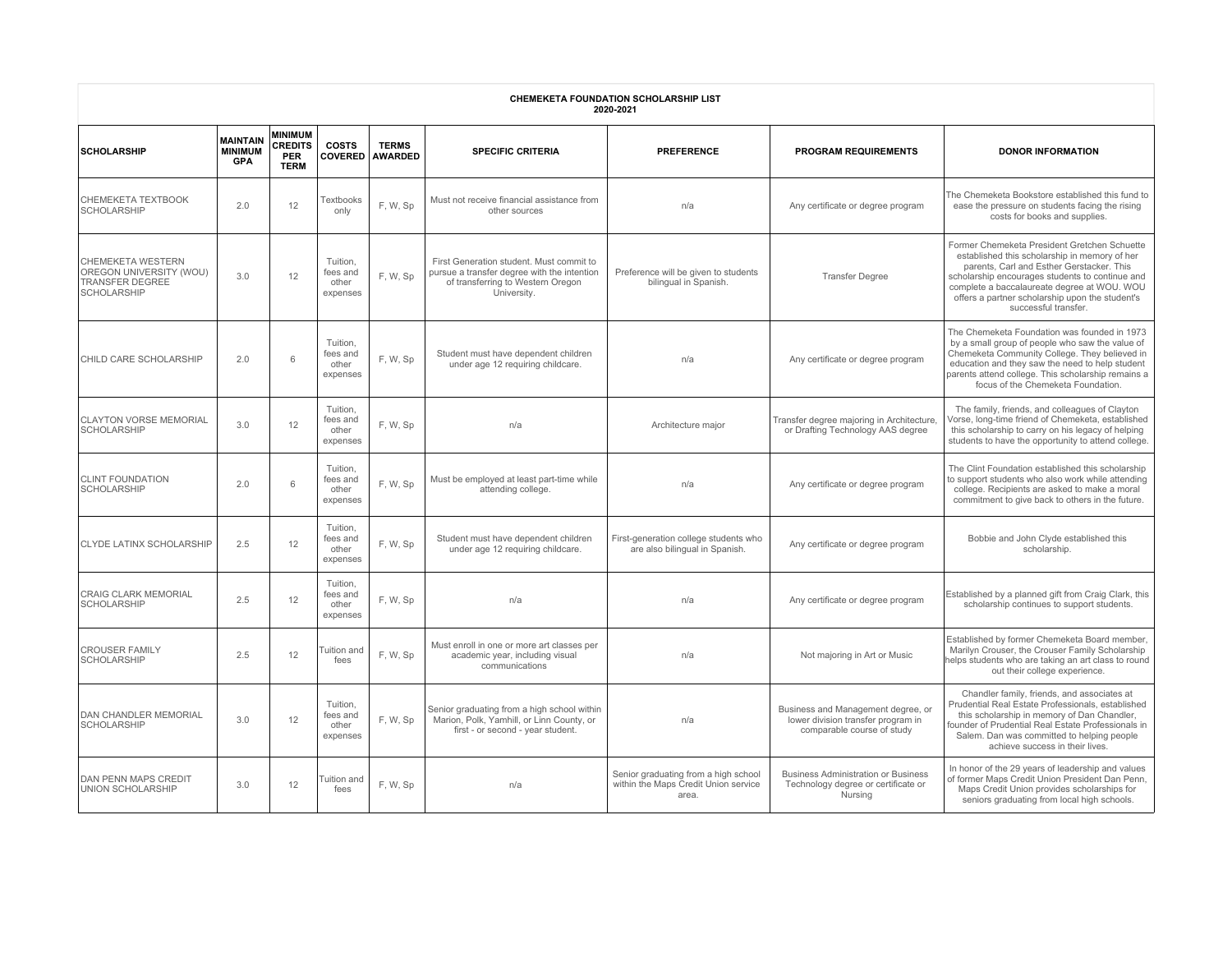| CHEMEKETA FOUNDATION SCHOLARSHIP LIST<br>2020-2021                                                             |                                                 |                                                               |                                           |                                |                                                                                                                                                                                         |                                                                                                                                                                                                      |                                                                                                                 |                                                                                                                                                                                                                                                                                      |  |  |  |
|----------------------------------------------------------------------------------------------------------------|-------------------------------------------------|---------------------------------------------------------------|-------------------------------------------|--------------------------------|-----------------------------------------------------------------------------------------------------------------------------------------------------------------------------------------|------------------------------------------------------------------------------------------------------------------------------------------------------------------------------------------------------|-----------------------------------------------------------------------------------------------------------------|--------------------------------------------------------------------------------------------------------------------------------------------------------------------------------------------------------------------------------------------------------------------------------------|--|--|--|
| <b>SCHOLARSHIP</b>                                                                                             | <b>MAINTAIN</b><br><b>MINIMUM</b><br><b>GPA</b> | <b>MINIMUM</b><br><b>CREDITS</b><br><b>PER</b><br><b>TERM</b> | <b>COSTS</b><br><b>COVERED</b>            | <b>TERMS</b><br><b>AWARDED</b> | <b>SPECIFIC CRITERIA</b>                                                                                                                                                                | <b>PREFERENCE</b>                                                                                                                                                                                    | <b>PROGRAM REQUIREMENTS</b>                                                                                     | <b>DONOR INFORMATION</b>                                                                                                                                                                                                                                                             |  |  |  |
| <b>DAVID SWENSON MEMORIAL</b><br><b>SCHOLARSHIP</b>                                                            | 2.5                                             | 12                                                            | Tuition.<br>fees and<br>other<br>expenses | F, W, Sp                       | n/a                                                                                                                                                                                     | n/a                                                                                                                                                                                                  | Any certificate or degree program                                                                               | This scholarship was established in memory of<br>beloved Chemeketa instructor David Swenson by<br>his friends and family.                                                                                                                                                            |  |  |  |
| <b>DENNIS MELCHER</b><br><b>SCHOLARSHIP</b>                                                                    | 2.5                                             | 12                                                            | Tuition,<br>fees and<br>other<br>expenses | F, W, Sp                       | Must be a member of Chemeketa's<br>Women's basketball. Must have completed<br>a minimum of 36 credits and graduated<br>from a high school in Oregon.                                    | n/a                                                                                                                                                                                                  | Any certificate or degree program                                                                               | This fund was established in the honor of Dennis<br>Melcher, a Chemeketa women's basketball coach<br>for 20 years.                                                                                                                                                                   |  |  |  |
| <b>DICK &amp; BETTY O'BRIEN</b><br><b>HORTICULTURE</b><br><b>SCHOLARSHIP</b>                                   | 3.0                                             | 6                                                             | Tuition.<br>fees and<br>other<br>expenses | F, W, Sp                       | n/a                                                                                                                                                                                     | n/a                                                                                                                                                                                                  | Horticulture degree or certificate                                                                              | Established by Dick and Foundation Board Vice<br>President Betty O'Brien to encourage education<br>and careers in Horticulture.                                                                                                                                                      |  |  |  |
| <b>EMERGENCY MEDICAL</b><br><b>SERVICE (EMS) VETERANS</b><br><b>STUDENTS AWARD</b>                             | 2.5                                             | 12                                                            | Tuition,<br>fees and<br>other<br>expenses | F. W. Sp                       | n/a                                                                                                                                                                                     | A veteran student enrolled in<br>Emergency Services Programs at<br>Chemeketa Community College who,<br>following military service, intends to<br>continue servicing the public with their<br>career. | Corrections (CORE), Emergency Medical<br>Technician. Fire Science, Law<br>Enforcement (LERE), and Paramedic.    | Established from proceeds from the ROTC /<br>JROTC Physical Challenge event held in<br>November.                                                                                                                                                                                     |  |  |  |
| <b>ESOL/ENL STUDENT</b><br><b>SCHOLARSHIP</b>                                                                  | 2.5                                             | 12                                                            | Tuition.<br>fees and<br>other<br>expenses | F, W,                          | Must have completed 6 credits in<br>ESOL/ENL courses and agree to speak to<br>ESOL/ENL college transition classes and<br>participate in leadership orientation and<br>training.         | n/a                                                                                                                                                                                                  | Any certificate or degree program                                                                               | Chemeketa faculty in the ESOL Program began<br>this scholarship to encourage adult students<br>transitioning from the English for Speakers of<br>Other Languages (ESOL) and English as Non-<br>ative Language (ENL) Programs to continue on to<br>a Chemeketa degree or certificate. |  |  |  |
| <b>EUGENIA MARGOSIAN</b><br><b>BECKER OPPORTUNITY FUND</b>                                                     | 3.0                                             | 12                                                            | Tuition.<br>fees and<br>other<br>expenses | F.W, Sp                        | Maintain a 3.0 GPA to retain scholarship.<br>Career of helping others through social<br>service, or improving environment through<br>sustainable agriculture or wildlife<br>management. | n/a                                                                                                                                                                                                  | Sustainability Management, Social<br>Service AAS, and/or transfer degree in<br><b>Biology or Social Science</b> | This fund, established by Eugenia Margosian<br>Becker, provides opportunity for students in the<br>social services or sustainability management fields<br>who have overcome personal obstacles and have<br>a vision for improving their lives through education.                     |  |  |  |
| <b>EXECUTIVE DIRECTOR'S</b><br><b>SCHOLARSHIP</b><br>(Previously - ANDREW BONE GUIDED<br>PATHWAYS SCHOLARSHIP) | 3.0                                             | 12                                                            | Tuition,<br>fees and<br>other<br>expenses | F,W,Sp                         | Completed a quided pathway process with<br>an Advisor or Counselor. Confirmation<br>required when accepting scholarship.                                                                | n/a                                                                                                                                                                                                  | Any certificate or degree program                                                                               | Established by the Foundation Board of Directors,<br>former board members, and friends of Andrew<br>Bone and Nancy Duncan, recognizing their many<br>contributions to the Foundation and college when<br>they retired.                                                               |  |  |  |
| <b>EXEMPT ASSOCIATION</b><br><b>SCHOLARSHIP</b>                                                                | 2.5                                             | 12                                                            | Tuition.<br>fees and<br>other<br>expenses | F, W, Sp                       | Second-year student who has completed 25<br>hours of volunteer service.                                                                                                                 | n/a                                                                                                                                                                                                  | Any certificate or degree program                                                                               | The Chemeketa Exempt Employees Association<br>supports students and promotes community<br>service with this scholarship.                                                                                                                                                             |  |  |  |
| F.B. CORRICK MEMORIAL<br><b>SCHOLARSHIP</b>                                                                    | 2.0                                             | 12                                                            | Tuition and<br>fees                       | F, W, Sp                       | n/a                                                                                                                                                                                     | n/a                                                                                                                                                                                                  | Any certificate or degree program                                                                               | Edna Corrick established this fund in loving<br>memory of her late husband Fred.                                                                                                                                                                                                     |  |  |  |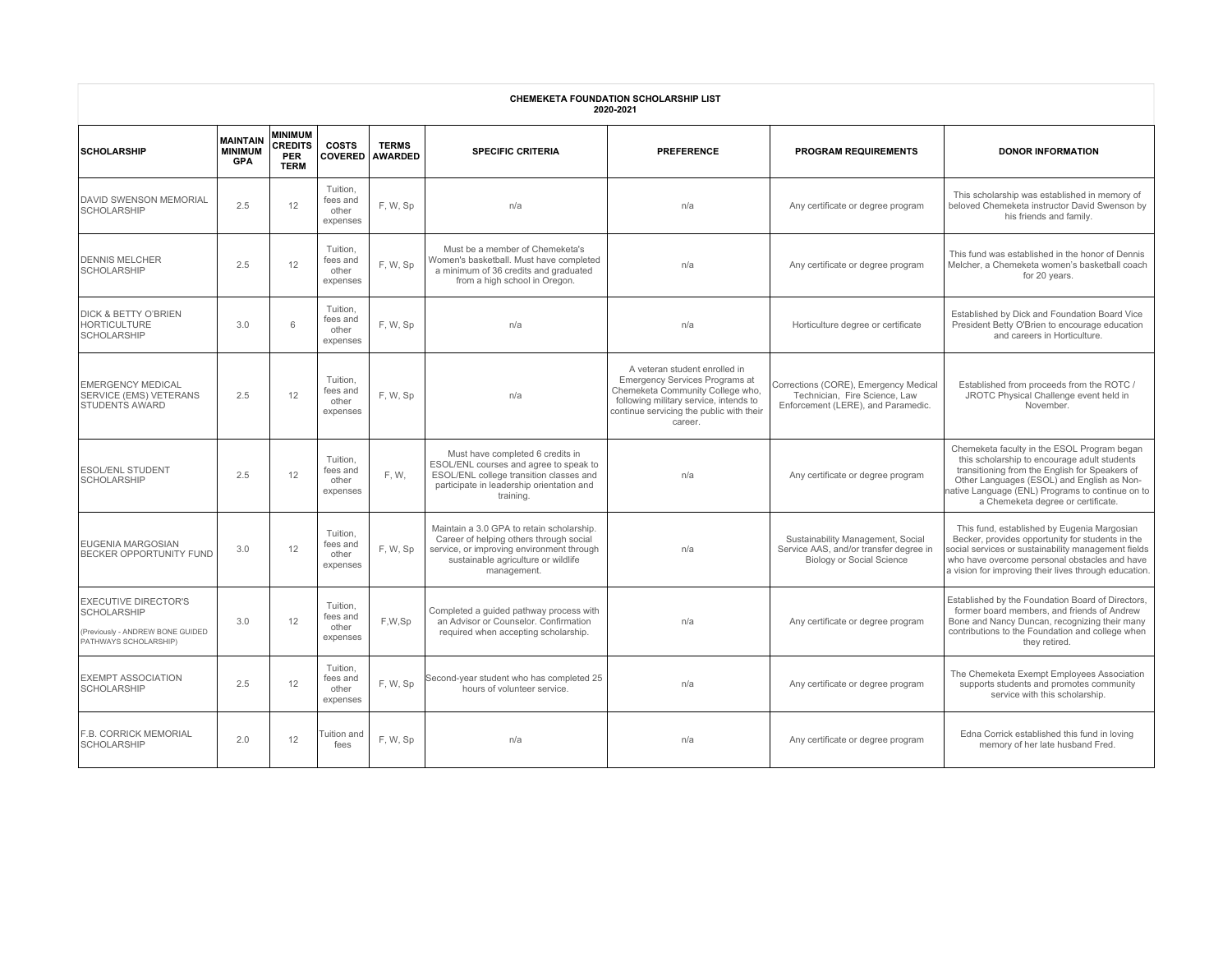| <b>CHEMEKETA FOUNDATION SCHOLARSHIP LIST</b><br>2020-2021                                                      |                                                 |                                                               |                                           |                                |                                                                                                         |                                                                                                                                                                                                                                                                                 |                                                                                                                                                                                                                                                        |                                                                                                                                                                                                                                                                                                                                                                                                            |  |  |  |
|----------------------------------------------------------------------------------------------------------------|-------------------------------------------------|---------------------------------------------------------------|-------------------------------------------|--------------------------------|---------------------------------------------------------------------------------------------------------|---------------------------------------------------------------------------------------------------------------------------------------------------------------------------------------------------------------------------------------------------------------------------------|--------------------------------------------------------------------------------------------------------------------------------------------------------------------------------------------------------------------------------------------------------|------------------------------------------------------------------------------------------------------------------------------------------------------------------------------------------------------------------------------------------------------------------------------------------------------------------------------------------------------------------------------------------------------------|--|--|--|
| <b>SCHOLARSHIP</b>                                                                                             | <b>MAINTAIN</b><br><b>MINIMUM</b><br><b>GPA</b> | <b>MINIMUM</b><br><b>CREDITS</b><br><b>PER</b><br><b>TERM</b> | <b>COSTS</b><br><b>COVERED</b>            | <b>TERMS</b><br><b>AWARDED</b> | <b>SPECIFIC CRITERIA</b>                                                                                | <b>PREFERENCE</b>                                                                                                                                                                                                                                                               | <b>PROGRAM REQUIREMENTS</b>                                                                                                                                                                                                                            | <b>DONOR INFORMATION</b>                                                                                                                                                                                                                                                                                                                                                                                   |  |  |  |
| <b>FAMILY FUTURE</b><br><b>SCHOLARSHIP</b>                                                                     | 2.0                                             | 12                                                            | Tuition,<br>fees and<br>other<br>expenses | F.W, Sp                        | N/A                                                                                                     | Preference given to students needing<br>to learn or renew skills in order to enter<br>or reenter the workforce or continue an<br>education that was interrupted by the<br>birth of a child. Prefence may be given<br>to students who are the sole provider<br>for their family. | Any certificate or degree program                                                                                                                                                                                                                      | This privately funded scholarship provides<br>students the opportunity to change their future<br>through education.                                                                                                                                                                                                                                                                                        |  |  |  |
| <b>GEORGE BUTTLES MEMORIAL</b><br><b>SCHOLARSHIP</b>                                                           | 2.0                                             | 6                                                             | Tuition,<br>fees and<br>other<br>expenses | E                              | Second-year student                                                                                     | Completed course HS155 successfully                                                                                                                                                                                                                                             | <b>Human Services</b>                                                                                                                                                                                                                                  | Established in memory of George, the "Founding"<br>Father" of Chemeketa's Human Services Program.                                                                                                                                                                                                                                                                                                          |  |  |  |
| <b>GEORGE BUTTLES MEMORIAL</b><br><b>SCHOLARSHIP FUNDED BY</b><br><b>BRIDGEWAY RECOVERY</b><br><b>SERVICES</b> | 2.0                                             | 6                                                             | Tuition,<br>fees and<br>other<br>expenses | $\mathsf{F}$                   | Second-year student                                                                                     | Completed course HS155 successfully                                                                                                                                                                                                                                             | Addiction studies or counselor certificate                                                                                                                                                                                                             | The Bridgeway Recovery Service is funding this<br>scholarship annually to assist students in this<br>specific program.                                                                                                                                                                                                                                                                                     |  |  |  |
| <b>GEORGE FLOYD MEMORIAL</b><br><b>SCHOLARSHIP</b>                                                             | 2.5                                             | 12                                                            | Tuition.<br>fees and<br>other<br>expenses | F. W, Sp                       | n/a                                                                                                     | Students who demonstrate, through<br>personal experiences and/or public<br>commitment, a dedication to the<br>interests of the BIPOC community.                                                                                                                                 | Any certificate or degree program                                                                                                                                                                                                                      | This fund was established by a gift from Gretchen<br>Schuette, president emeritus, to assist students<br>exhibiting leadership or academic potential.                                                                                                                                                                                                                                                      |  |  |  |
| <b>IGEORGE PUENTES JR.</b><br>MEMORIAL SCHOLARSHIP                                                             | 3.0                                             | 12                                                            | <b>Tuition and</b><br>fees                | F, W, Sp                       | Second-year (min. 36 credits)<br>Hispanic/Latino student who resides in the<br>Chemeketa district.      | n/a                                                                                                                                                                                                                                                                             | Transfer degree leading to B.A. or B.S. in<br>Business, Science, Education,<br>Engineering, Journalism, Law,<br>Mathematics, Medicine, Computer<br>Science. Also, eligible: AAS degree or<br>certification in Fire/Safety or Visual<br>Communications. | In December of 1994, six community members<br>established Scholarships for Oregon Latinos (SOL)<br>in memory of George Puentes Jr., a young man<br>whose life exemplified his commitment to<br>educational excellence. SOL is committed to<br>providing education opportunities for<br>Hispanic/Latino students so they may become<br>contributing members of society and leaders in<br>their communities. |  |  |  |
| <b>GREGORY WINELAND</b><br>MEMORIAL SCHOLARSHIP                                                                | 2.5                                             | 12                                                            | Tuition,<br>fees and<br>other<br>expenses | F, W, Sp                       | Second-year student                                                                                     | Architecture                                                                                                                                                                                                                                                                    | Transfer degree in Architecture or Art                                                                                                                                                                                                                 | Established in loving memory of Gregory Wineland<br>by his parents Hal and Kirsty Wineland, a retired<br>Chemeketa employee and long-time supporter of<br>Chemeketa students.                                                                                                                                                                                                                              |  |  |  |
| <b>GRETCHEN S. SCHUETTE</b><br><b>STRENGTH IN DIVERSITY</b><br><b>SCHOLARSHIP</b>                              | 3.0                                             | 6                                                             | Tuition.<br>fees and<br>other<br>expenses | F. W, Sp                       | Minimum 2.5 GPA to be eligible to apply.<br>Recipient must maintain a 3.0 GPA to retain<br>scholarship. | First-generation college students who<br>demonstrate, through personal<br>experiences and/or public<br>commitment, a dedication to the<br>interests of the BIPOC or Latinx<br>communities.                                                                                      | Any certificate or degree program                                                                                                                                                                                                                      | In the interest of supporting Chemeketa values of<br>diversity and college access, this scholarship was<br>established by the Midland Area Community<br>Foundation and the Rollin M. Gerstacker<br>Foundation with extensive funding and leadership<br>of former Chemeketa President Gretchen<br>Schuette.                                                                                                 |  |  |  |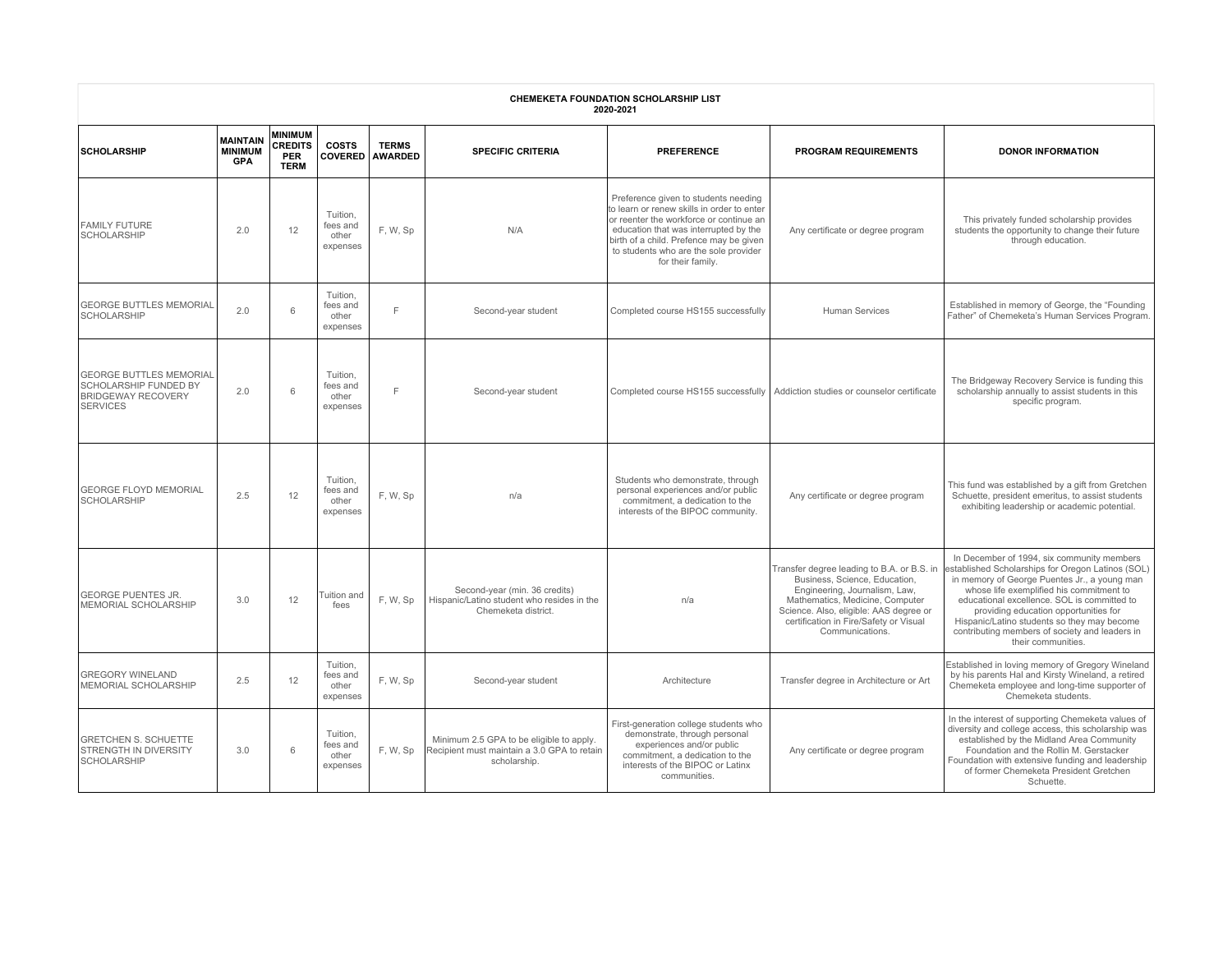| <b>CHEMEKETA FOUNDATION SCHOLARSHIP LIST</b><br>2020-2021 |                                                 |                                                               |                                           |                                |                                                                                                                                                                                                                                                        |                                                                                                                                                                                                                                                                              |                                                                                                                               |                                                                                                                                                                                                                                                                                               |  |  |  |
|-----------------------------------------------------------|-------------------------------------------------|---------------------------------------------------------------|-------------------------------------------|--------------------------------|--------------------------------------------------------------------------------------------------------------------------------------------------------------------------------------------------------------------------------------------------------|------------------------------------------------------------------------------------------------------------------------------------------------------------------------------------------------------------------------------------------------------------------------------|-------------------------------------------------------------------------------------------------------------------------------|-----------------------------------------------------------------------------------------------------------------------------------------------------------------------------------------------------------------------------------------------------------------------------------------------|--|--|--|
| <b>SCHOLARSHIP</b>                                        | <b>MAINTAIN</b><br><b>MINIMUM</b><br><b>GPA</b> | <b>MINIMUM</b><br><b>CREDITS</b><br><b>PER</b><br><b>TERM</b> | <b>COSTS</b><br><b>COVERED</b>            | <b>TERMS</b><br><b>AWARDED</b> | <b>SPECIFIC CRITERIA</b>                                                                                                                                                                                                                               | <b>PREFERENCE</b>                                                                                                                                                                                                                                                            | <b>PROGRAM REQUIREMENTS</b>                                                                                                   | <b>DONOR INFORMATION</b>                                                                                                                                                                                                                                                                      |  |  |  |
| <b>GIVE A LITTLE HOMELESS</b><br>STUDENT SCHOLARSHIP      | 2.0                                             | 12                                                            | Tuition,<br>fees and<br>other<br>expenses | F, W, Sp                       | Yamhill County area high school graduate,<br>residing in Yamhill County and meeting the<br>McKinney-Vento eligibility status, or have<br>experienced homelessness during high<br>school. May consider first generation<br>students if approved by GALF | n/a                                                                                                                                                                                                                                                                          | Any certificate or degree program                                                                                             | Established by a gift from the Give A Little<br>Foundation in support of students in Yamhill<br>County who have experienced homelessness<br>during their high school years.                                                                                                                   |  |  |  |
| <b>GRETCHEN SCHUETTE</b><br><b>LEADERSHIP AWARD</b>       | 3.0                                             | 12                                                            | Tuition.<br>fees and<br>other<br>expenses | F, W, Sp                       | Must demonstrate leadership experience or<br>volunteer experience either on campus or in<br>the community.                                                                                                                                             | Preference to students who have<br>dependent children under age 12<br>requiring childcare. Preference to<br>students who have had to overcome<br>barriers to their education, may face<br>barriers in their chosen field, or are<br>underrepresented in their field of study | Any Associate degree                                                                                                          | Chemeketa staff and community established this<br>scholarship in honor of former President Gretchen<br>Schuette's leadership at the college and in the<br>community when she retired, supporting students<br>with exemplary leadership traits.                                                |  |  |  |
| HARRY D. HALEY<br><b>SCHOLARSHIP</b>                      | 2.0                                             | 12                                                            | Tuition.<br>fees and<br>other<br>expenses | F, W, Sp                       | Second-year student                                                                                                                                                                                                                                    | n/a                                                                                                                                                                                                                                                                          | Science, Electronics, Computers, Writing,<br>and Literature                                                                   | Established by a gift from the estate of Harry D.<br>Haley in 2001, this scholarship continues to<br>annually support student scholarships.                                                                                                                                                   |  |  |  |
| <b>HEP GRADUATE</b><br><b>SCHOLARSHIP</b>                 | 2.5                                             | 6                                                             | Tuition,<br>fees and<br>other<br>expenses | F, W, Sp                       | Must have completed the Chemeketa High<br>School Equivalency (HEP) Program.                                                                                                                                                                            | n/a                                                                                                                                                                                                                                                                          | Any certificate or degree program                                                                                             | Funded by staff, this scholarship helps students<br>continuing their education at Chemeketa who have<br>completed the High School Equivalency Program.                                                                                                                                        |  |  |  |
| HERRERA LATINX LEGACY<br><b>SCHOLARSHIP</b>               | 2.5                                             | 12                                                            | Tuition,<br>fees and<br>other<br>expenses | F, W, Sp                       | Second-year student (minimum 36 credit<br>hours). Awarded to first-generation students<br>who are bilingual in Spanish.                                                                                                                                | Recipient will be invited to participate<br>in mentorship opportunity with<br>sponsor.                                                                                                                                                                                       | Life Science, Physical Science, Social<br>Science, Mathematics, Engineering<br>(STEM), or Education degree or<br>certificate. | Established by a gift from Linda Herrera and<br>friends in honor of her retirement after 30 years at<br>Chemeketa. This scholarship hopes to inspire a<br>new generation of community leaders, educators,<br>and students, pursuing STEM careers who are<br>underrepresented in those fields. |  |  |  |
| <b>HILLSIDE FOUNDATION</b><br><b>NURSING SCHOLARSHIP</b>  | 3.0                                             | 8                                                             | Tuition,<br>fees and<br>other<br>expenses | F, W, Sp                       | n/a                                                                                                                                                                                                                                                    | Students seeking a career in Geriatric<br>Nursing and second-year students who<br>successfully completed their first year<br>nursing requirements.                                                                                                                           | Nursing                                                                                                                       | Established by a gift from the Hillside Foundation                                                                                                                                                                                                                                            |  |  |  |
| <b>HUCKESTEIN EDUCATION</b><br><b>SCHOLARSHIP</b>         | 2.0                                             | 6                                                             | Tuition,<br>fees and<br>other<br>expenses | F, W, Sp                       | First generation college student                                                                                                                                                                                                                       | n/a                                                                                                                                                                                                                                                                          | Education transfer degree or Early<br>Childhood Education program                                                             | Established by a gift from Julie and Jim<br>Huckestein.                                                                                                                                                                                                                                       |  |  |  |
| ILENE AND STUART NURSING<br><b>HIRSH SCHOLARSHIP</b>      | 3.0                                             | 8                                                             | Tuition,<br>fees and<br>other<br>expenses | F, W, Sp                       | n/a                                                                                                                                                                                                                                                    | Students who are single parents.                                                                                                                                                                                                                                             | Nursing                                                                                                                       | Established by a gift from Ilene, who retired as a<br>CNA instructor at Chemeketa, and Stuart, who<br>gained an appreciation for the vital and important<br>ole Registered Nurses fulfill in the healthcare field.<br>It is their desire to help nursing students achieve<br>their goals.     |  |  |  |
| INDUSTRIAL ELECTRONICS<br><b>SCHOLARSHIP</b>              | 2.0                                             | 12                                                            | Tuition,<br>fees and<br>other<br>expenses | F.W                            | Completed a minimum of 48 credit hours in<br>the industrial electronics curriculum                                                                                                                                                                     | n/a                                                                                                                                                                                                                                                                          | Industrial Electronics AAS Option                                                                                             | The Oregon Educational Electronics Technicians<br>Association (OEETA) established this scholarship<br>to assist students who demonstrate a strong<br>aptitude for a career in industrial electronics.                                                                                         |  |  |  |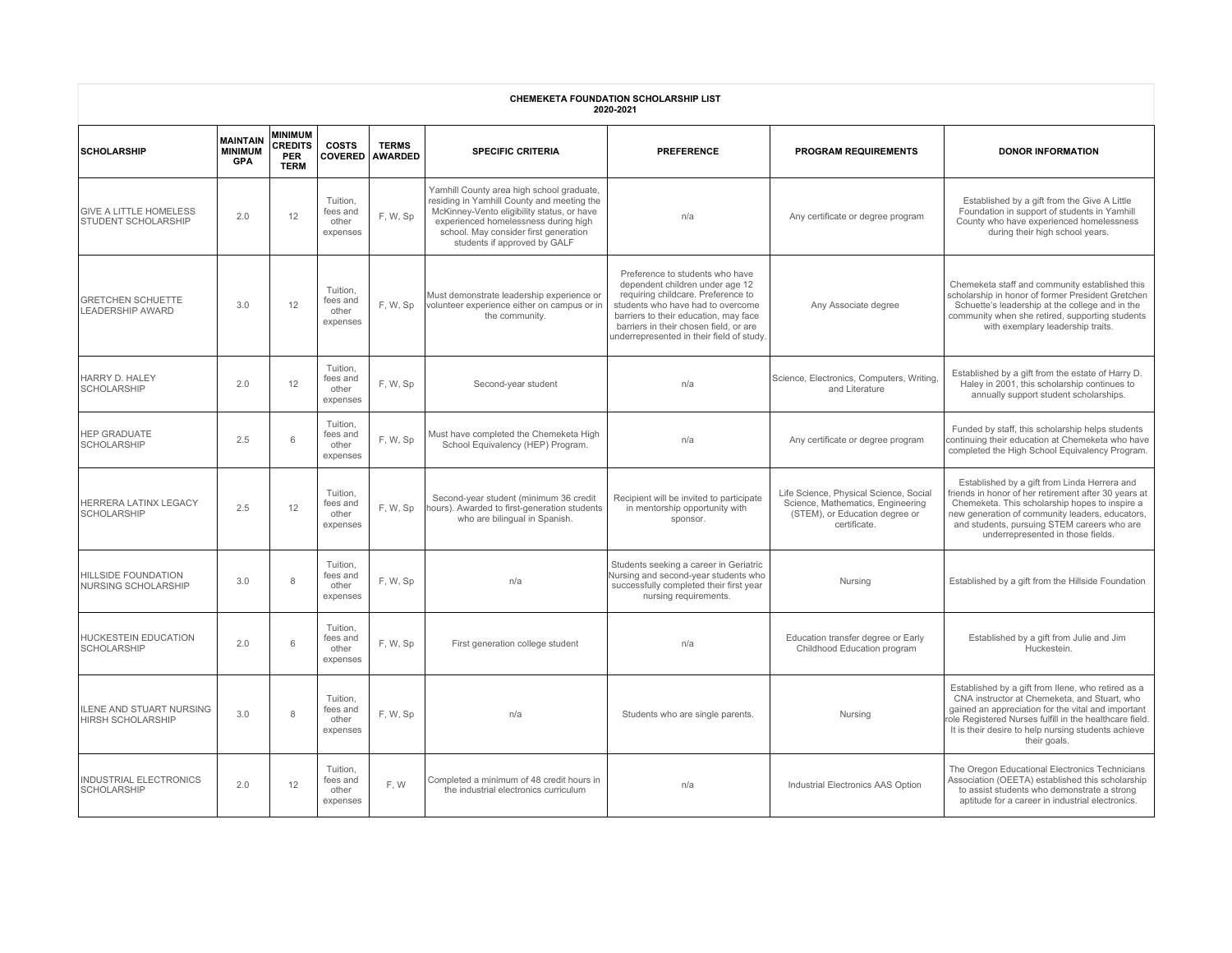| CHEMEKETA FOUNDATION SCHOLARSHIP LIST<br>2020-2021                                  |                                                 |                                                               |                                           |                                |                                                                                                                                                                                                                         |                                     |                                                                                                                                                                 |                                                                                                                                                                                                                                                                                                                                                              |  |  |  |
|-------------------------------------------------------------------------------------|-------------------------------------------------|---------------------------------------------------------------|-------------------------------------------|--------------------------------|-------------------------------------------------------------------------------------------------------------------------------------------------------------------------------------------------------------------------|-------------------------------------|-----------------------------------------------------------------------------------------------------------------------------------------------------------------|--------------------------------------------------------------------------------------------------------------------------------------------------------------------------------------------------------------------------------------------------------------------------------------------------------------------------------------------------------------|--|--|--|
| <b>SCHOLARSHIP</b>                                                                  | <b>MAINTAIN</b><br><b>MINIMUM</b><br><b>GPA</b> | <b>MINIMUM</b><br><b>CREDITS</b><br><b>PER</b><br><b>TERM</b> | <b>COSTS</b><br><b>COVERED</b>            | <b>TERMS</b><br><b>AWARDED</b> | <b>SPECIFIC CRITERIA</b>                                                                                                                                                                                                | <b>PREFERENCE</b>                   | <b>PROGRAM REQUIREMENTS</b>                                                                                                                                     | <b>DONOR INFORMATION</b>                                                                                                                                                                                                                                                                                                                                     |  |  |  |
| <b>INGEBORG BURKE MEMORIAL</b><br><b>SCHOLARSHIP</b>                                | 2.0                                             | 6                                                             | Tuition,<br>fees and<br>other<br>expenses | F, W, Sp                       | n/a                                                                                                                                                                                                                     | n/a                                 | <b>Career Technical Programs</b>                                                                                                                                | A lasting gift from the estate of Ingeborg Burke<br>provides this scholarship for students in<br>apprenticeship and skilled trade programs.                                                                                                                                                                                                                  |  |  |  |
| THE ISM-WILLAMETTE VALLEY<br><b>SCHOLARSHIP</b>                                     | 2.5                                             | 12                                                            | Tuition,<br>fees and<br>other<br>expenses | F, W, Sp                       | n/a                                                                                                                                                                                                                     | n/a                                 | Procurement & Supply Chain<br>Management Program                                                                                                                | This scholarship was established by ISM-<br>Willamette Valley, Inc. to provide assistance to<br>students enrolled in the Procurement & Supply<br>Chain Management Program at Chemeketa<br><b>Community College</b>                                                                                                                                           |  |  |  |
| J. FRANK SCHMIDT FAMILY<br>FOUNDATION SCHOLARSHIP                                   | 3.0                                             | 6                                                             | Tuition.<br>fees and<br>other<br>expenses | F, W, Sp                       | Open to first- or second- year students.                                                                                                                                                                                | n/a                                 | Horticulture                                                                                                                                                    | J. Frank Schmidt Family Foundation established<br>this scholarship in support of Horticulture<br>education and careers.                                                                                                                                                                                                                                      |  |  |  |
| <b>JACKSON FAMILY WINES</b><br><b>SCHOLARSHIP</b>                                   | 3.0                                             | 6                                                             | Tuition.<br>fees and<br>other<br>expenses | F, W, Sp                       | n/a                                                                                                                                                                                                                     | n/a                                 | Wine Studies: Vineyard Management,<br>Winemaking, or Vineyard Operations                                                                                        | Jackson Family Wines established this scholarship<br>to support students in the Wine Studies program.                                                                                                                                                                                                                                                        |  |  |  |
| JAMES G. MYERS<br>SCHOLARSHIP                                                       | 3.0                                             | 12                                                            | Tuition,<br>fees and<br>other<br>expenses | F, W, Sp                       | n/a                                                                                                                                                                                                                     | n/a                                 | Any Transfer Degree.                                                                                                                                            | This scholarship memorializes Jim Myers, a<br>Chemeketa Psychology instructor.                                                                                                                                                                                                                                                                               |  |  |  |
| JANET E. & THEODORE K.<br><b>URTON MENTAL HEALTH</b><br>SCHOLARSHIP                 | 2.5                                             | 6                                                             | Tuition.<br>fees and<br>other<br>expenses | F. W, Sp                       | Working with Chemeketa's Student<br>Acessibility Services due to a mental health<br>condition that places limitations on the<br>student's functioning in an academic setting<br>and/or enrolled in an eligible program. | n/a                                 | Degree in Mental health field: Psychology,<br>Neurobiology, or Counseling                                                                                       | Janet and Theodore Urton established this<br>scholarship to encourage awareness of mental<br>health issues, reduce the stigma of these<br>conditions, and spread awareness. In the event no<br>eligible applicants meet the criteria, the<br>scholarship may be opened to include applicants<br>who are pursuing Psychology, Neurobiology, or<br>Counseling. |  |  |  |
| <b>JERRY BERGER</b><br>PRESIDENTIAL SCHOLARSHIP                                     | 3.0                                             | 15                                                            | Tuition,<br>fees and<br>other<br>expenses | F, W, Sp                       | Second-year or completed a minimum of 45<br>credit hours.                                                                                                                                                               | Demonstrated leadership activities. | Industrial or Engineering Technology<br>(AAS degree) in Apprenticeship,<br>Automotive, Drafting, Machining<br>CAD/CAM, or Welding                               | Initially established in 1999 by former Chemeketa<br>President Jerry Berger and his wife Vicki in their<br>commitment to student advancement, helping<br>students who exhibit leadership potential in their<br>first year at Chemeketa.                                                                                                                      |  |  |  |
| JILL LEBLANC MEMORIAL<br><b>SCHOLARSHIP</b>                                         | 2.0                                             | $8 - 11$                                                      | Tuition,<br>fees and<br>other<br>expenses | F, W, Sp                       | n/a                                                                                                                                                                                                                     | Nursing students                    | Health Sciences certificate or degree in<br>Nursing, Health Services Management;<br>Medical Assistant, Hemodialysis<br>Technician; Pharmacy or Dental Assisting | Established by Ron LeBlanc to recognize the<br>wonderful work of nurses who cared for Jill during<br>her heroic battle with cancer and to provide<br>support to Chemeketa students pursuing nursing<br>careers.                                                                                                                                              |  |  |  |
| JOHN P. MARTIN MACHINING,<br><b>WELDING &amp; FABRICATION</b><br><b>SCHOLARSHIP</b> | 2.0                                             | 12                                                            | Tuition,<br>fees and<br>other<br>expenses | F, W, Sp                       | n/a                                                                                                                                                                                                                     | n/a                                 | Machining and Welding Fabrication                                                                                                                               | Established by a gift from Justin and Jennfier<br>Martin, Zephyr Engineering, and John Harvey.                                                                                                                                                                                                                                                               |  |  |  |
| <b>JOSHUA PAUL ENGLISH</b><br>MEMORIAL SCHOLARSHIP                                  | 2.5                                             | 12                                                            | Tuition,<br>fees and<br>other<br>expenses | F. W, Sp                       | Demonstrated community and volunteer<br>service. Involved in the leadership of<br>student government organization at<br>Chemeketa                                                                                       | n/a                                 | Transfer degree with intent of pursuing a<br>B.A. or B.S. degree                                                                                                | Remembered for his love of life, learning, and<br>community involvement, Joshua died in a tragic<br>accident. His memory lives on, helping students<br>achieve their educational goals through this<br>memorial scholarship established by his parents.                                                                                                      |  |  |  |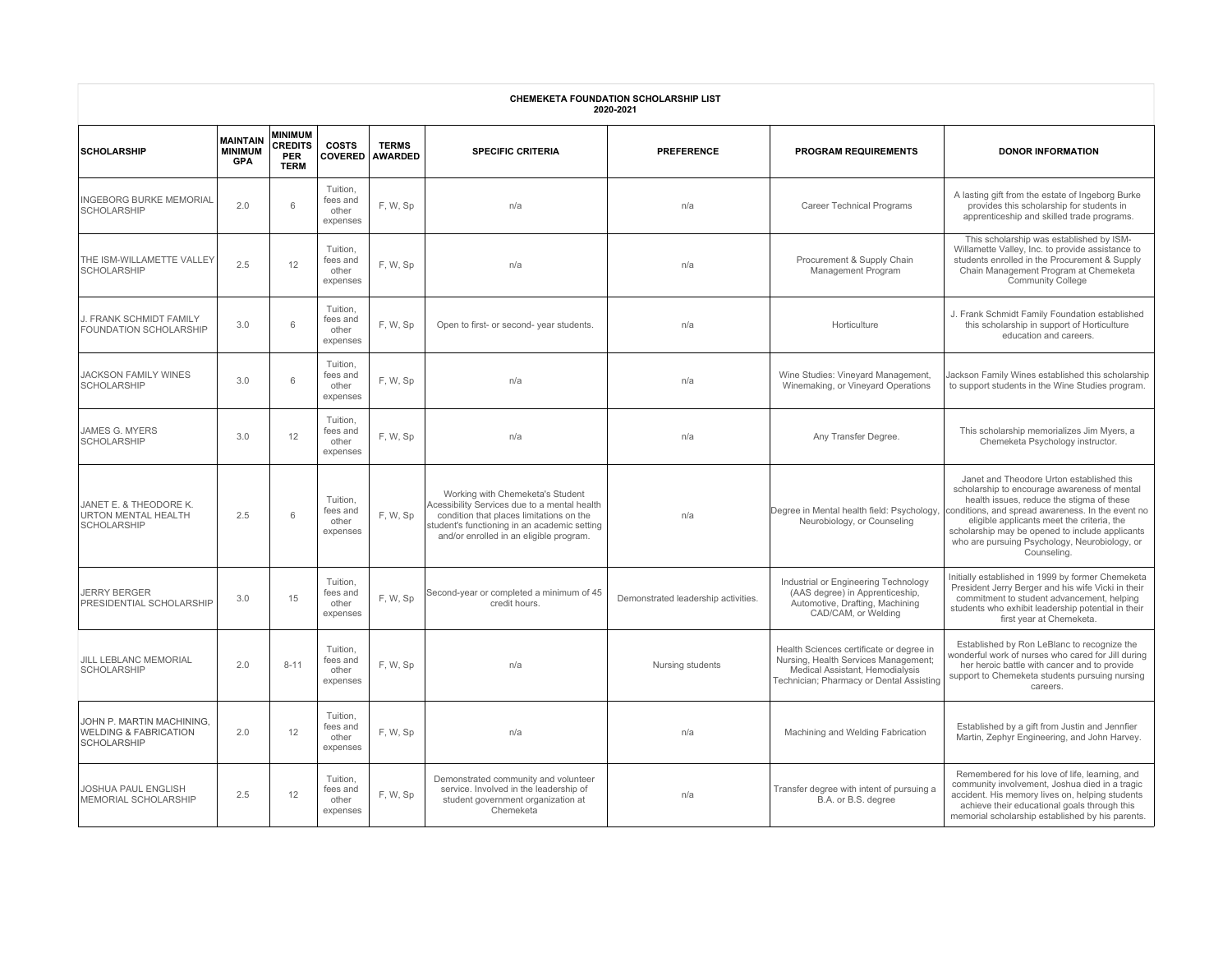| <b>CHEMEKETA FOUNDATION SCHOLARSHIP LIST</b><br>2020-2021                    |                                                 |                                                               |                                           |                                |                                                                                                                                                                                                                                              |                                                                                                                          |                                                                           |                                                                                                                                                                                                                                                                              |  |  |  |
|------------------------------------------------------------------------------|-------------------------------------------------|---------------------------------------------------------------|-------------------------------------------|--------------------------------|----------------------------------------------------------------------------------------------------------------------------------------------------------------------------------------------------------------------------------------------|--------------------------------------------------------------------------------------------------------------------------|---------------------------------------------------------------------------|------------------------------------------------------------------------------------------------------------------------------------------------------------------------------------------------------------------------------------------------------------------------------|--|--|--|
| <b>SCHOLARSHIP</b>                                                           | <b>MAINTAIN</b><br><b>MINIMUM</b><br><b>GPA</b> | <b>MINIMUM</b><br><b>CREDITS</b><br><b>PER</b><br><b>TERM</b> | <b>COSTS</b><br><b>COVERED</b>            | <b>TERMS</b><br><b>AWARDED</b> | <b>SPECIFIC CRITERIA</b>                                                                                                                                                                                                                     | <b>PREFERENCE</b>                                                                                                        | <b>PROGRAM REQUIREMENTS</b>                                               | <b>DONOR INFORMATION</b>                                                                                                                                                                                                                                                     |  |  |  |
| <b>JULIE TYLOSKY MEMORIAL</b><br><b>SCHOLARSHIP</b>                          | 2.5                                             | 12                                                            | Tuition,<br>fees and<br>other<br>expenses | F, W, Sp                       | n/a                                                                                                                                                                                                                                          | n/a                                                                                                                      | <b>Dental Assisting</b>                                                   | In support of students in the Dental Assisting<br>Program at Chemeketa, Craig Tylosky and Beverly<br>Dilley initially established this scholarship in<br>nemory of their daughter Julie, who was a student<br>in the program.                                                |  |  |  |
| <b>LATINO STUDENT</b><br><b>SCHOLARSHIP</b>                                  | 2.0                                             | 6                                                             | Tuition,<br>fees and<br>other<br>expenses | F. W, Sp                       | First-generation college student and/or<br>ineligible for other financial aid. Open to<br>students who demonstrate, through<br>personal experiences and/or public<br>commitment, a dedication to the interests of<br>the Latinx communities. | N/A                                                                                                                      | Any certificate or degree program                                         | Chemeketa staff established this scholarship to<br>provide assistance to Hispanic/Latino students<br>enrolled in any program who, without such help,<br>could not pursue their educational objectives.                                                                       |  |  |  |
| <b>LGBTQ ALLIANCE</b><br>SCHOLARSHIP                                         | 2.0                                             | $\mathbf{Q}$                                                  | Tuition,<br>fees and<br>other<br>expenses | F. W, Sp                       | Must write an essay demonstrating through<br>personal experience and/or public<br>commitment a dedication to the interests of<br>the LGBTQ community.                                                                                        | n/a                                                                                                                      | Any certificate or degree program                                         | This scholarship was created to assist students<br>who demonstrate, through personal experiences<br>and/or public commitment, a dedication to the<br>interests of the Lesbian, Gay, Bisexual,<br>Transgender, and Questioning (LGBTQ)<br>community.                          |  |  |  |
| <b>MANUFACTURING</b><br><b>ENGINEERING TECHNOLOGY</b><br><b>SCHOLARSHIP</b>  | 2.0                                             | 12                                                            | Tuition,<br>fees and<br>other<br>expenses | F, W, Sp                       | n/a                                                                                                                                                                                                                                          | n/a                                                                                                                      | Machining CAD/CAM, Welding<br>Technology, or Manufacturing<br>Engineering | This scholarship was initially established by a gift<br>from Brad Whiting of OEM, Inc. to encourage<br>student education and innovation in the field of<br>manufacturing.                                                                                                    |  |  |  |
| <b>MARION POLK DENTAL</b><br>SOCIETY SCHOLARSHIP                             | 3.0                                             | 12                                                            | Tuition,<br>fees and<br>other<br>expenses | F, W, Sp                       | n/a                                                                                                                                                                                                                                          | n/a                                                                                                                      | <b>Dental Assisting</b>                                                   | Marion Polk Dental Society established this<br>scholarship to support dental education and<br>careers.                                                                                                                                                                       |  |  |  |
| <b>MELL &amp; EVA SCHWARTZ</b><br><b>SCHOLARSHIP</b>                         | 2.0                                             | 12                                                            | Tuition and<br>fees                       | F, W, Sp                       | Second-year single-parent student or at<br>least have children.                                                                                                                                                                              | n/a                                                                                                                      | Any certificate or degree program                                         | Mell and Eva Schwartz established this<br>scholarship to help student-parents cope with the<br>inancial stresses of raising children while they are<br>going to Chemeketa.                                                                                                   |  |  |  |
| <b>MIKE &amp; FRANCES PHELPS</b><br>MEMORIAL SCHOLARSHIP                     | 3.0                                             | 8                                                             | Tuition.<br>fees and<br>other<br>expenses | F, W, Sp                       | Must already be accepted into the Nursing<br>Program.                                                                                                                                                                                        | n/a                                                                                                                      | Nursing                                                                   | Edward and Mary Jane Phelps established this<br>fund in the memory of Mike and Frances Phelps to<br>support students in Chemeketa's Nursing<br>Program.                                                                                                                      |  |  |  |
| MODEL A FORD CLUB-<br><b>WILLAMETTE VALLEY</b><br><b>CHAPTER SCHOLARSHIP</b> | 2.0                                             | 12                                                            | Tuition,<br>fees and<br>other<br>expenses | F, W, Sp                       | n/a                                                                                                                                                                                                                                          | n/a                                                                                                                      | Automotive                                                                | The Willamette Valley Chapter of the Model A Ford<br>Club of America gives back to the community and<br>supports students with this scholarship.                                                                                                                             |  |  |  |
| MONTEZ BAILEY MEMORIAL<br><b>SCHOLARSHIP</b>                                 | 2.75                                            | 12                                                            | Tuition.<br>fees and/or<br>textbooks      | F, W, Sp                       | Must have earned a General Education<br>Diploma (GED) and willing to volunteer 5<br>hours per term in the Office of Student<br>Retention and College Life                                                                                    | Pursuing the Human Services<br>program. Active in community<br>services, cultural events, and activities<br>at Chemeketa | Lower division transfer classes to obtain<br>certificate or degree.       | amily and friends remember Montez Bailey for his<br>spirit of leadership and community with this<br>scholarship. Montez was the victim of a lethal<br>shooting in 2009 in Salem.                                                                                             |  |  |  |
| <b>NATE TURNER MEMORIAL</b><br><b>SCHOLARSHIP</b>                            | 3.0                                             | 12                                                            | Tuition and<br>fees                       | F, W, Sp                       | n/a                                                                                                                                                                                                                                          | Students must have successfully<br>completed one or two terms                                                            | Fire Science or Paramedicine programs                                     | Established in loving memory of Nate Turner by<br>his friends and family. The scholarship supports<br>students enrolled in Fire Science or Paramedic<br>programs. Nate was a cherished member of<br>Beaverton Fire Station 67 and died tragically in a<br>climbing accident. |  |  |  |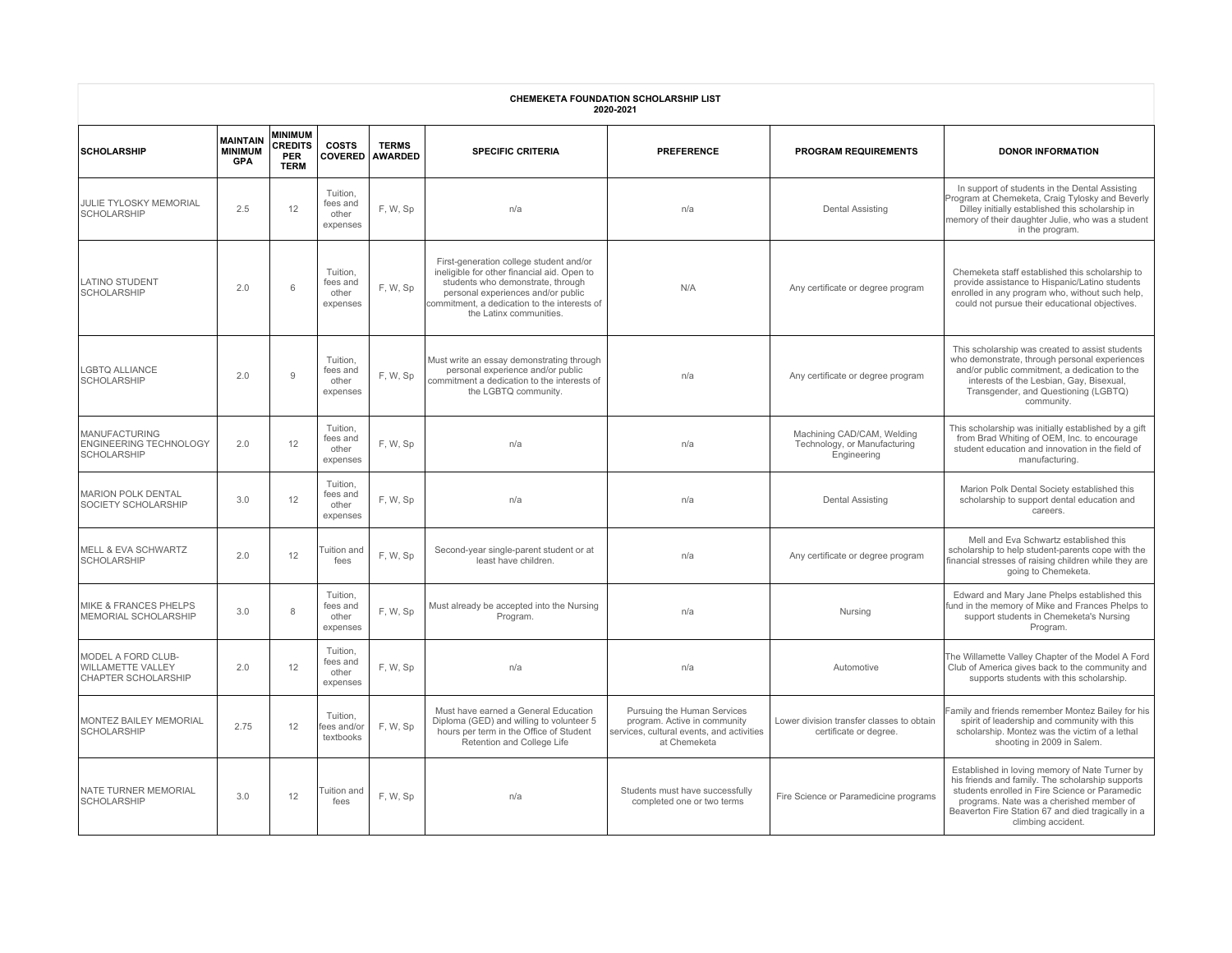| <b>CHEMEKETA FOUNDATION SCHOLARSHIP LIST</b><br>2020-2021                 |                                                 |                                                               |                                           |                                |                                                                                                                                                           |                                                                                                                                                                     |                                                                                                                                                |                                                                                                                                                                                                                                                                                   |  |  |  |
|---------------------------------------------------------------------------|-------------------------------------------------|---------------------------------------------------------------|-------------------------------------------|--------------------------------|-----------------------------------------------------------------------------------------------------------------------------------------------------------|---------------------------------------------------------------------------------------------------------------------------------------------------------------------|------------------------------------------------------------------------------------------------------------------------------------------------|-----------------------------------------------------------------------------------------------------------------------------------------------------------------------------------------------------------------------------------------------------------------------------------|--|--|--|
| <b>SCHOLARSHIP</b>                                                        | <b>MAINTAIN</b><br><b>MINIMUM</b><br><b>GPA</b> | <b>MINIMUM</b><br><b>CREDITS</b><br><b>PER</b><br><b>TERM</b> | <b>COSTS</b><br><b>COVERED</b>            | <b>TERMS</b><br><b>AWARDED</b> | <b>SPECIFIC CRITERIA</b>                                                                                                                                  | <b>PREFERENCE</b>                                                                                                                                                   | <b>PROGRAM REQUIREMENTS</b>                                                                                                                    | <b>DONOR INFORMATION</b>                                                                                                                                                                                                                                                          |  |  |  |
| NEWPORT FAMILY<br>LEADERSHIP AWARD<br>SCHOLARSHIP                         | 2.75                                            | 12                                                            | Tuition,<br>fees and<br>other<br>expenses | F, W, Sp                       | Must participate in a leadership role in<br>reas such as Phi Theta Kappa, Associated<br>Students of Chemeketa, or Student<br>Ambassadors                  | n/a                                                                                                                                                                 | Any certificate or degree program                                                                                                              | Established by former Chemeketa President, Don<br>Newport, to provide assistance to full-time<br>students who are also engaged in leadership roles.                                                                                                                               |  |  |  |
| NORPAC FOUNDATION<br><b>SCHOLARSHIP</b>                                   | 3.0                                             | 12                                                            | Tuition.<br>fees and<br>other<br>expenses | F, W, Sp                       | n/a                                                                                                                                                       | n/a                                                                                                                                                                 | Associates or transfer degrees in<br>Business, Electronics Technologies<br>programs, Machining Technology<br>CAD/CAM, or Welding Technology    | Community partner NORPAC, established this<br>scholarship to encourage education.                                                                                                                                                                                                 |  |  |  |
| NORTHWEST AUTOMOTIVE<br>TRADES ASSOCIATION (NATA)<br>OF SALEM SCHOLARSHIP | 3.0                                             | 12                                                            | Tuition,<br>fees and<br>other<br>expenses | F, W                           | n/a                                                                                                                                                       | Second-year student                                                                                                                                                 | Automotive                                                                                                                                     | Established by the Northwest Automotive Trades<br>Association of Salem.                                                                                                                                                                                                           |  |  |  |
| NURSING SCHOLARSHIP                                                       | 2.0                                             | 8                                                             | Tuition.<br>fees and<br>other<br>expenses | F, W, Sp                       | n/a                                                                                                                                                       | n/a                                                                                                                                                                 | Nursing                                                                                                                                        | During a period of increased demand and shortage<br>of nurses, Chemeketa established this scholarship<br>to assist students in the Nursing Program.                                                                                                                               |  |  |  |
| OREGON STATE CREDIT<br>UNION SCHOLARSHIP                                  | 2.5                                             | 12                                                            | Tuition.<br>fees and<br>other<br>expenses | F, W, Sp                       | Resident of Marion, Polk, Linn, Benton, or<br><b>Lincoln Counties</b>                                                                                     | n/a                                                                                                                                                                 | <b>Business programs</b>                                                                                                                       | Oregon State Credit Union (formerly OSU Federal<br>Credit Union) supports education and invests in<br>our community with this scholarship for<br>Chemeketa students in Business Programs.                                                                                         |  |  |  |
| <b>PAT GALLIGAN SCHOLARSHIP</b>                                           | 2.5                                             | 12                                                            | Tuition,<br>fees and<br>other<br>expenses | F, W, Sp                       | Second-year student with a minimum of 36<br>credit hours.                                                                                                 | n/a                                                                                                                                                                 | Any certificate or degree program                                                                                                              | Established in honor of former Director of the<br>Chemeketa Financial Aid Office Pat Galligan for<br>her years of service.                                                                                                                                                        |  |  |  |
| <b>PATTY PILLMEIER MEMORIAL</b><br><b>SCHOLARSHIP</b>                     | 3.0                                             | 12                                                            | Tuition,<br>fees and<br>other<br>expenses | F, W, Sp                       | Must be a student-parent                                                                                                                                  | n/a                                                                                                                                                                 | <b>Business or Health Science Programs</b><br>(Dental Assisting, Health Service)<br>Management, Nursing, Hemodialysis<br>Tech, Pharmacy, etc.) | Rob Pillmeier established this scholarship in loving<br>memory of his mother Patty to help student-<br>parents.                                                                                                                                                                   |  |  |  |
| PAUL & CAROL MANKA FIRST<br><b>GENERATION SCHOLARSHIP</b>                 | 2.0                                             | 12                                                            | Tuition,<br>fees and<br>other<br>expenses | F, W, Sp                       | First-generation college student                                                                                                                          | n/a                                                                                                                                                                 | Any certificate or degree program                                                                                                              | Paul and Carol Manka established this scholarship<br>to help support students who are the first in their<br>family to attend college. Paul was a first-<br>generation student, and both he and his wife were<br>awarded scholarships during college that led to<br>their success. |  |  |  |
| <b>POLK COUNTY MASTER</b><br><b>GARDENER'S ASSOCIATION</b>                | 2.8                                             | 12                                                            | Tuition,<br>fees and<br>other<br>expenses | F, W, Sp                       | n/a                                                                                                                                                       | Graduates from one of the high<br>schools in Polk County: Central,<br>Dallas, Falls City, and West Salem.<br>Must not have previously received this<br>scholarship. | Degree in Horticulture, Viticulture, or<br>transfer degree in Entomology                                                                       | Established by the Polk County Master Gardener's<br>Association for graduates from Polk County who<br>are pursuing a degree in Horticulture, Viticulture,<br>or a transfer degree in Entomology.                                                                                  |  |  |  |
| REDFORD WETLE FARMS                                                       | 3.0                                             | 12                                                            | Tuition,<br>fees and<br>other<br>expenses | F, W, Sp                       | Must have completed a minimum of 15<br>credit hours.                                                                                                      | n/a                                                                                                                                                                 | Professional-technical or lower division<br>transfer degree                                                                                    | Formerly Amity Vineyard Scholarship, established<br>by Vikki Wetle and Myron Redford to support<br>education in our community.                                                                                                                                                    |  |  |  |
| RETURNING STUDENT<br><b>SCHOLARSHIP</b><br>(formerly WOMEN'S SCHOLARSHIP) | 3.0                                             | 6                                                             | Tuition and<br>fees                       | F, W, Sp                       | Open to students who are enrolling at<br>Chemeketa at least five years after high<br>school graduation or five years since last<br>enrollment in college. | Obtained a GED certificate.                                                                                                                                         | Pursuing an Oregon Transfer degree                                                                                                             | To encourage students returning to college, Laura<br>Lesher established this scholarship for non-<br>raditional students who plan to transfer to a 4-year<br>institution in Oregon.                                                                                               |  |  |  |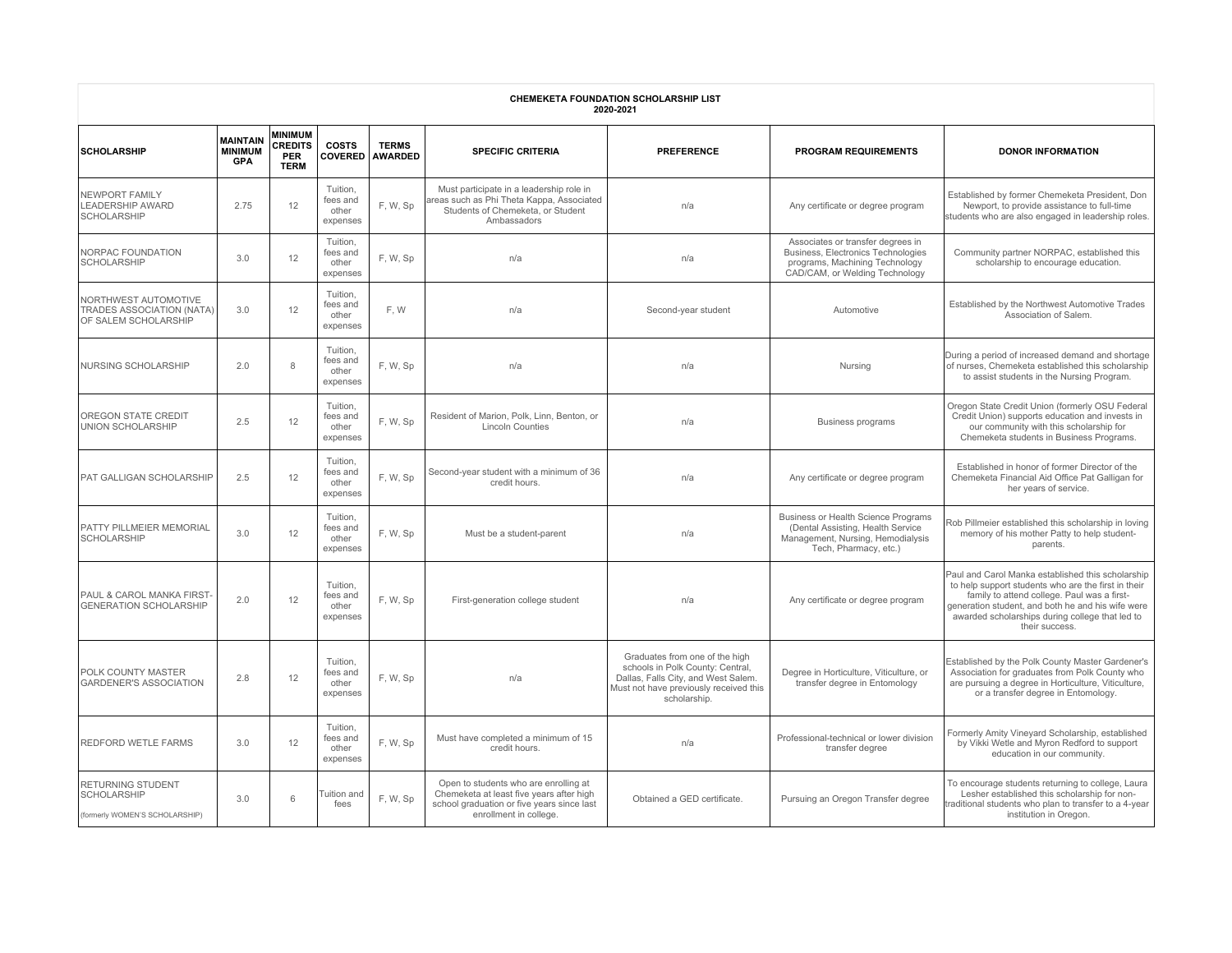| <b>CHEMEKETA FOUNDATION SCHOLARSHIP LIST</b><br>2020-2021   |                                                 |                                                        |                                           |                                |                                                                                                                                                                                  |                                                                                                                    |                                                                                                        |                                                                                                                                                                                                                                                                                                                                                                                                                                                                                                        |  |  |  |
|-------------------------------------------------------------|-------------------------------------------------|--------------------------------------------------------|-------------------------------------------|--------------------------------|----------------------------------------------------------------------------------------------------------------------------------------------------------------------------------|--------------------------------------------------------------------------------------------------------------------|--------------------------------------------------------------------------------------------------------|--------------------------------------------------------------------------------------------------------------------------------------------------------------------------------------------------------------------------------------------------------------------------------------------------------------------------------------------------------------------------------------------------------------------------------------------------------------------------------------------------------|--|--|--|
| <b>SCHOLARSHIP</b>                                          | <b>MAINTAIN</b><br><b>MINIMUM</b><br><b>GPA</b> | <b>MINIMUM</b><br><b>CREDITS</b><br>PER<br><b>TERM</b> | <b>COSTS</b><br><b>COVERED</b>            | <b>TERMS</b><br><b>AWARDED</b> | <b>SPECIFIC CRITERIA</b>                                                                                                                                                         | <b>PREFERENCE</b>                                                                                                  | <b>PROGRAM REQUIREMENTS</b>                                                                            | <b>DONOR INFORMATION</b>                                                                                                                                                                                                                                                                                                                                                                                                                                                                               |  |  |  |
| <b>ROB &amp; CHELE DICKERSON</b><br>MEMORIAL SCHOLARSHIP    | 2.5                                             | 12                                                     | Tuition.<br>fees and<br>other<br>expenses | F, W, Sp                       | n/a                                                                                                                                                                              | n/a                                                                                                                | Fire Protection and Emergency Medical<br>Technician program                                            | Jim and Carol Dickerson established this<br>scholarship in memory of Rob and Chele for<br>students in Fire Protection or Emergency Medical<br>Technology Programs.                                                                                                                                                                                                                                                                                                                                     |  |  |  |
| <b>ROB &amp; EVA CARTER</b><br>MEMORIAL SCHOLARSHIP         | 2.0                                             | 5                                                      | Tuition,<br>fees and<br>other<br>expenses | F, W, Sp                       | Financial need but not required to be at<br>FAFSA qualification level. Show ability to<br>earn a Journey level card.                                                             | n/a                                                                                                                | Apprenticeship programs, Machining,<br>Welding, Engineering, Drafting/CAD and<br>Open-Shop Sheet Metal | n 2010, Eva initially established this scholarship in<br>memory of her husband Robert, his love of<br>learning, support of education, and his fondness<br>for working with metal. Upon her passing, Eva<br>continued to support Chemeketa scholarships with<br>a planned gift.                                                                                                                                                                                                                         |  |  |  |
| <b>ROBERT MOBLEY MEMORIAL</b><br><b>SCHOLARSHIP</b>         | 3.25                                            | 12                                                     | Tuition.<br>fees and<br>other<br>expenses | F.W.Sp                         | Not receiving financial aid from other<br>sources                                                                                                                                | Students in the 5th or 6th term of the<br>Fire Science Program or the 2nd or 3rd<br>term of a dual-degree program. | Fire Science Program                                                                                   | One of the visionary founders of the Oregon Fire<br>Instructors Association and Chemeketa's Fire<br>Science Program, Bob will be remembered for his<br>service and passion for fire protection.                                                                                                                                                                                                                                                                                                        |  |  |  |
| <b>RHONDA WOOD</b><br>EMT/PARAMEDIC<br><b>SCHOLARSHIP</b>   | 3.0                                             | 12                                                     | Tuition,<br>fees and<br>other<br>expenses | F, W, Sp                       | n/a                                                                                                                                                                              | n/a                                                                                                                | Emergency Medical Technology or<br>Paramedic                                                           | Established by a gift from Chemeketa staff and<br>friends in honor of the retirement of Rhonda Wood.                                                                                                                                                                                                                                                                                                                                                                                                   |  |  |  |
| <b>ROSA FOUNDATION</b>                                      | 2.0                                             | 6                                                      | Tuition,<br>fees and<br>other<br>expenses | F.W.Sp                         | Reside in Yamhill                                                                                                                                                                | n/a                                                                                                                | Associate of Arts Oregon Transfer Degree                                                               | Established by a gift from the ROSA Foundation                                                                                                                                                                                                                                                                                                                                                                                                                                                         |  |  |  |
| <b>ROSEMARI DAVIS NURSING</b><br>SCHOLARSHIP                | 3.0                                             | 8                                                      | Tuition.<br>fees and<br>other<br>expenses | F, W, Sp                       | n/a                                                                                                                                                                              | Graduate from a high school within<br>Yamhill County                                                               | Nursing                                                                                                | Rosemari Davis established this scholarship to<br>support students in the Nursing Program upon her<br>retirement as the CEO of the Willamette Valley<br>Medical Center.                                                                                                                                                                                                                                                                                                                                |  |  |  |
| <b>SAFF FAMILY SCHOLARSHIP</b>                              | 2.5                                             | 9                                                      | Tuition.<br>fees and<br>other<br>expenses | F. W, Sp                       | To renew or retain scholarship student must<br>maintain a minimum 3.0 GPA.                                                                                                       | First-generation college students.<br>Prior recipients may be reconsidered<br>for up to a maximum of 3 years.      | Any certificate or degree program                                                                      | The Saff Family Scholarship offers students from<br>all backgrounds access to higher education.<br>Preference given to students in under-served<br>communities who have a strong desire to use their<br>education to improve their own lives, as well as<br>their local and global communities                                                                                                                                                                                                         |  |  |  |
| SALEM MASONIC LODGE #4<br><b>SCHOLARSHIP</b>                | 2.75                                            | 12                                                     | Tuition.<br>fees and<br>other<br>expenses | F, W, Sp                       | n/a                                                                                                                                                                              | Applicant who is a Mason or related to<br>a Mason                                                                  | Any certificate or degree program                                                                      | The Salem Masonic Lodge #4 established this<br>scholarship in 2000 to assist deserving students.<br>The lodge hosts an annual dinner held at the<br>Salem Masonic Temple, inviting the student and<br>their family to attend.                                                                                                                                                                                                                                                                          |  |  |  |
| <b>SALEM ROTARY FOUNDATION</b><br><b>DUVALL SCHOLARSHIP</b> | 3.0                                             | 12                                                     | Tuition and<br>fees                       | F. W, Sp                       | Graduate of either North Salem or South<br>Salem High School. Demonstrate a<br>commitment to community service through<br>volunteer efforts in local nonprofit<br>organizations. | n/a                                                                                                                | Any certificate or degree program                                                                      | Encouraging education in the Salem area, the<br>Salem Rotary Foundation provides scholarships to<br>graduates of North Salem High School or South<br>Salem High School. In 1949, Ernest Duvall<br>received a scholarship from the Rotary Club of<br>Salem to help pay his tuition at Willamette<br>University. Fifty-six years later, Dr. Ernest Duvall<br>ensured the scholarship would continue to provide<br>scholarships for students with his gift of \$50,000 to<br>the Salem Rotary Foundation. |  |  |  |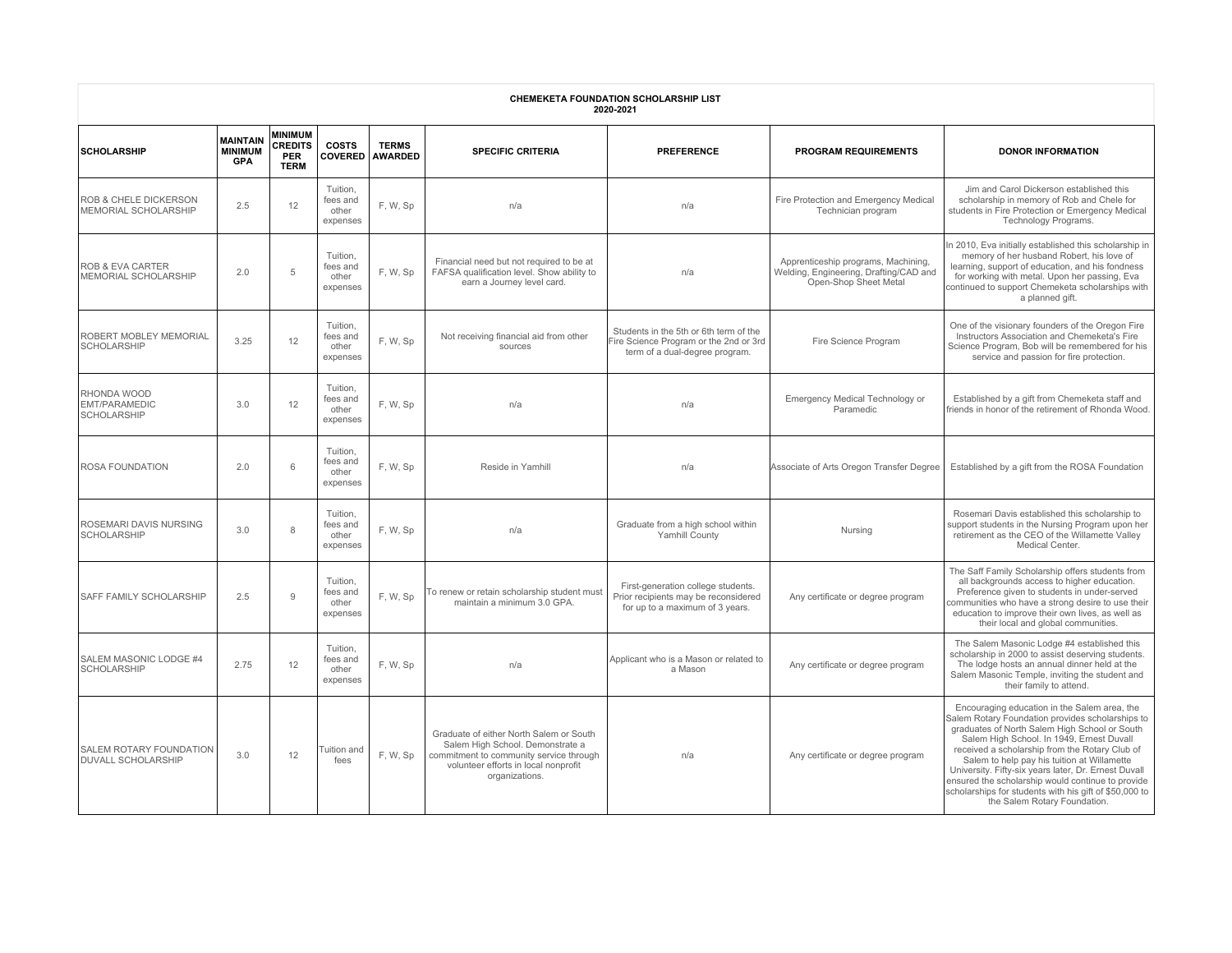| <b>CHEMEKETA FOUNDATION SCHOLARSHIP LIST</b><br>2020-2021                                               |                                                 |                                                        |                                           |                                |                                                                                                                                                                                                                 |                                                                                                                                                                                                                                                                                   |                                                                                                                                                                                                      |                                                                                                                                                                                                                                                                                                                                                                         |  |  |
|---------------------------------------------------------------------------------------------------------|-------------------------------------------------|--------------------------------------------------------|-------------------------------------------|--------------------------------|-----------------------------------------------------------------------------------------------------------------------------------------------------------------------------------------------------------------|-----------------------------------------------------------------------------------------------------------------------------------------------------------------------------------------------------------------------------------------------------------------------------------|------------------------------------------------------------------------------------------------------------------------------------------------------------------------------------------------------|-------------------------------------------------------------------------------------------------------------------------------------------------------------------------------------------------------------------------------------------------------------------------------------------------------------------------------------------------------------------------|--|--|
| <b>SCHOLARSHIP</b>                                                                                      | <b>MAINTAIN</b><br><b>MINIMUM</b><br><b>GPA</b> | <b>MINIMUM</b><br><b>CREDITS</b><br>PER<br><b>TERM</b> | <b>COSTS</b><br><b>COVERED</b>            | <b>TERMS</b><br><b>AWARDED</b> | <b>SPECIFIC CRITERIA</b>                                                                                                                                                                                        | <b>PREFERENCE</b>                                                                                                                                                                                                                                                                 | <b>PROGRAM REQUIREMENTS</b>                                                                                                                                                                          | <b>DONOR INFORMATION</b>                                                                                                                                                                                                                                                                                                                                                |  |  |
| <b>SID A. BROWN</b><br><b>PROCUREMENT &amp; SUPPLY</b><br><b>CHAIN MANAGEMENT</b><br><b>SCHOLARSHIP</b> | 3.0                                             | $\mathsf{R}$                                           | Tuition.<br>fees and<br>other<br>expenses | F. W, Sp                       | Must be a resident of Marion, Polk, Linn,<br>Benton, Yamhill, or Lincoln counties.                                                                                                                              | Successfully completed a minimum of<br>24 credit hours of Procurement &<br>Supply Chain Management required<br>courses for program. Recipient must<br>confirm they are seeking a degree in<br>PSCM. Provide a list of specific PSCM<br>courses already completed by<br>applicant. | Procurement & Supply Chain<br>Management Associate of Applied<br>Science (AAS) degree or the<br>Procurement Management Certificate of<br>completion.                                                 | Established by the Oregon Mid-Valley Purchasing<br>& Supply Chain Management Association for<br>students with genuine interest and commitment to<br>pursue the Procurement and Supply Chain<br>Management degree or certificate.                                                                                                                                        |  |  |
| STEFFENSEN<br><b>APPRENTICESHIP</b><br><b>SCHOLARSHIP</b>                                               | 2.0                                             | 3                                                      | Tuition,<br>fees and<br>other<br>expenses | F. W. Sp                       | Scholarships will be split between first-year<br>students and second-year students.                                                                                                                             | Preference given to second-year<br>students who received scholarship first<br>year.                                                                                                                                                                                               | Apprenticeship Programs (Plumbing,<br>HVAC. Electrician, or Sheet Metal)                                                                                                                             | This fund was established by a gift from Kathi<br>Steffensen to support students in an<br>Apprenticeship Program (Plumbing, HVAC,<br>Electrician, or Sheet Metal).                                                                                                                                                                                                      |  |  |
| <b>STERETT MEMORIAL</b><br><b>SCHOLARSHIP</b>                                                           | 2.0                                             | 12                                                     | Tuition,<br>fees and<br>other<br>expenses | F. W. Sp                       | n/a                                                                                                                                                                                                             | n/a                                                                                                                                                                                                                                                                               | Associates degree                                                                                                                                                                                    | Frederick and Ernestine Sterett has provided for<br>student success with a lasting gift from their<br>estate.                                                                                                                                                                                                                                                           |  |  |
| STRAUGHAN FAMILY<br>AGRICULTURE SCHOLARSHIP                                                             | 2.75                                            | 9                                                      | Tuition,<br>fees and<br>other<br>expenses | F, W, Sp                       | n/a                                                                                                                                                                                                             | n/a                                                                                                                                                                                                                                                                               | Agricultural Sciences: Horticulture,<br>Vineyard Management, Winemaking or<br>Wine Studies, and/or Vineyard Operations                                                                               | Established from the Marvin Ray Straughan Trust.                                                                                                                                                                                                                                                                                                                        |  |  |
| <b>SUNRISE ROTARY</b><br><b>FOUNDATION OF</b><br><b>MCMINNVILLE INC</b><br><b>SCHOLARSHIP</b>           | 2.5                                             | 12                                                     | Tuition,<br>fees and<br>other<br>expenses | F, W, Sp                       | Must have completed 36 credit hours and<br>be a resident of Yamhill County                                                                                                                                      | n/a                                                                                                                                                                                                                                                                               | Any certificate or degree program                                                                                                                                                                    | The McMinnville Sunrise Rotary Foundation<br>established this fund to provide assistance to<br>students who reside in Yamhill County.                                                                                                                                                                                                                                   |  |  |
| <b>SUSAN MURRAY MERIT</b><br><b>SCHOLARSHIP</b>                                                         | 2.5                                             | 12                                                     | Tuition,<br>fees and<br>other<br>expenses | F, W, Sp                       | Students enrolled in the Early College or<br>Advanced Scholar program through the<br>Office of High School Partnerships at<br>Chemeketa.                                                                        | n/a                                                                                                                                                                                                                                                                               | Any certificate or degree program                                                                                                                                                                    | This Scholarship supports students in the High<br>School Partnerships programs who have<br>demonstrated effectiveness at overcoming<br>obstacles, self-efficacy, and motivation. This fund<br>is named in honor of Dr. Susan Murray, a longtime<br>advocate of youth, and creative visionary at<br>Chemeketa Community College.                                         |  |  |
| <b>TESSIE AND ROBERT ADAMS</b><br>& ANN AND LEROY ROBERTS<br>PRESIDENTIAL SCHOLARSHIP                   | 3.0                                             | 12                                                     | Tuition,<br>fees and<br>other<br>expenses | F, W, Sp                       | Applicants must demonstrate through<br>personal experience and/or public<br>commitment a dedication to the interests of<br>the BIPOC community. Second-year<br>students (minimum 30 credit hours<br>completed). | Students with a financial need                                                                                                                                                                                                                                                    | Any certificate or degree program                                                                                                                                                                    | Chemeketa President Cheryl Roberts and Miller<br>Adams established this scholarship with respect<br>and honor for the example of leadership set by<br>their parents.                                                                                                                                                                                                    |  |  |
| THE HUMBLE SCHOLARSHIP<br>FOR ENGLISH MAJORS                                                            | 3.0                                             | 12                                                     | Tuition,<br>fees and<br>other<br>expenses | F, W, Sp                       | Completed 15 credit hours                                                                                                                                                                                       | n/a                                                                                                                                                                                                                                                                               | English, journalism, film/media studies, or<br>writing degree or certificate                                                                                                                         | The Chemeketa English Department Faculty<br>established this fund to support full-time English<br>majors who have a 3.0 GPA or higher.                                                                                                                                                                                                                                  |  |  |
| TRUMBO/LOWE FAMILY<br><b>SCHOLARSHIP</b>                                                                | 3.0                                             | 10                                                     | Tuition,<br>fees and<br>other<br>expenses | F, W, Sp                       | Minimum 2.0 GPA to be eligible to apply.<br>Recipient must maintain a minimum of 3.0<br>GPA to retain scholarship                                                                                               | Graduate from a high school in the<br>Yamhill county                                                                                                                                                                                                                              | Transfer or AAS degree in Education,<br>Dental Assisting, Pharmacy,<br>Manufacturing, Drafting, Electronics,<br>Welding, Visual Communications, or<br>Computer Systems and Information<br>Technology | The Trumbo/Lowe Family Scholarship was<br>established by Mark and Jennifer Trumbo<br>supporting Yamhill County High School graduates<br>seeking Career & Technical certificates and<br>degrees. Mark was a longtime Chemeketa<br>Community College employee where he served as<br>the Director of the McMinnville Campus for 19<br>years before his retirement in 2000. |  |  |